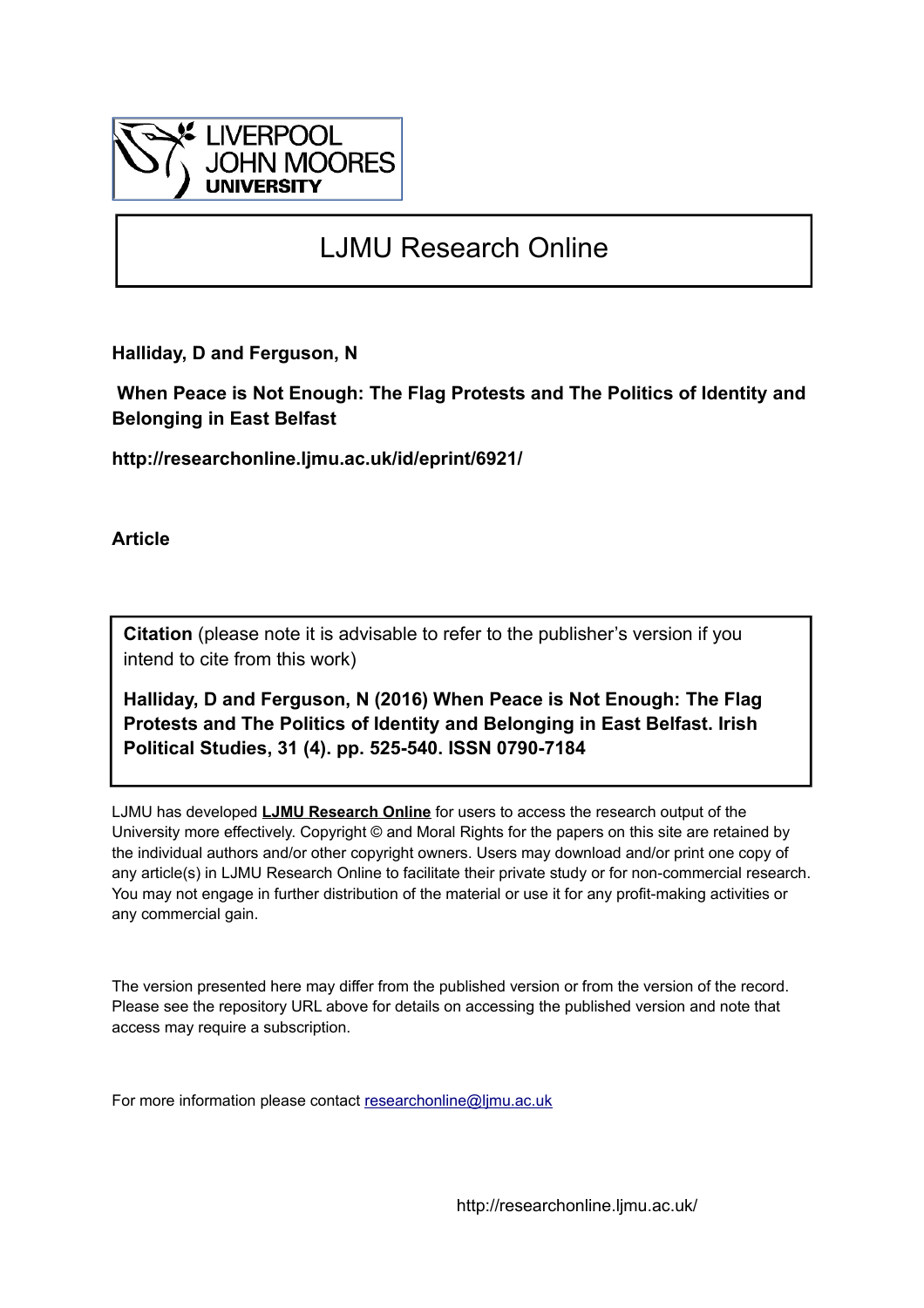#### Abstract

The flag protests that occurred during the tail of 2012 and early 2013 gained international media attention. Much of the media attention focused on the involvement of young people and sought to seek answers to how young people who had grown up in more peaceful times could be involved in violence that belonged in Northern Ireland's past. Research being conducted by the authors during the course of the flag protests on young people's experiences of living in post conflict Belfast enabled the researchers to gain insight and clarity on the flag protests, why they had occurred and underlying factors that fuelled the riots and violence that followed, giving a snap shot of the strength of feeling and overall mood of the Protestant community at that time. Using an interpretative phenomenological analysis (IPA) approach, 2 focus groups with 14 young people aged between 15-24 *(M=17* years*),* were conducted followed by more in-depth semi structured interviews with 6 young people from the focus groups and a further 6 interviews with youth and community workers from the East Belfast area.

Keywords: Flag Protest, Rioting, Young People, Identity, Unionist, Loyalist, East Belfast, Culture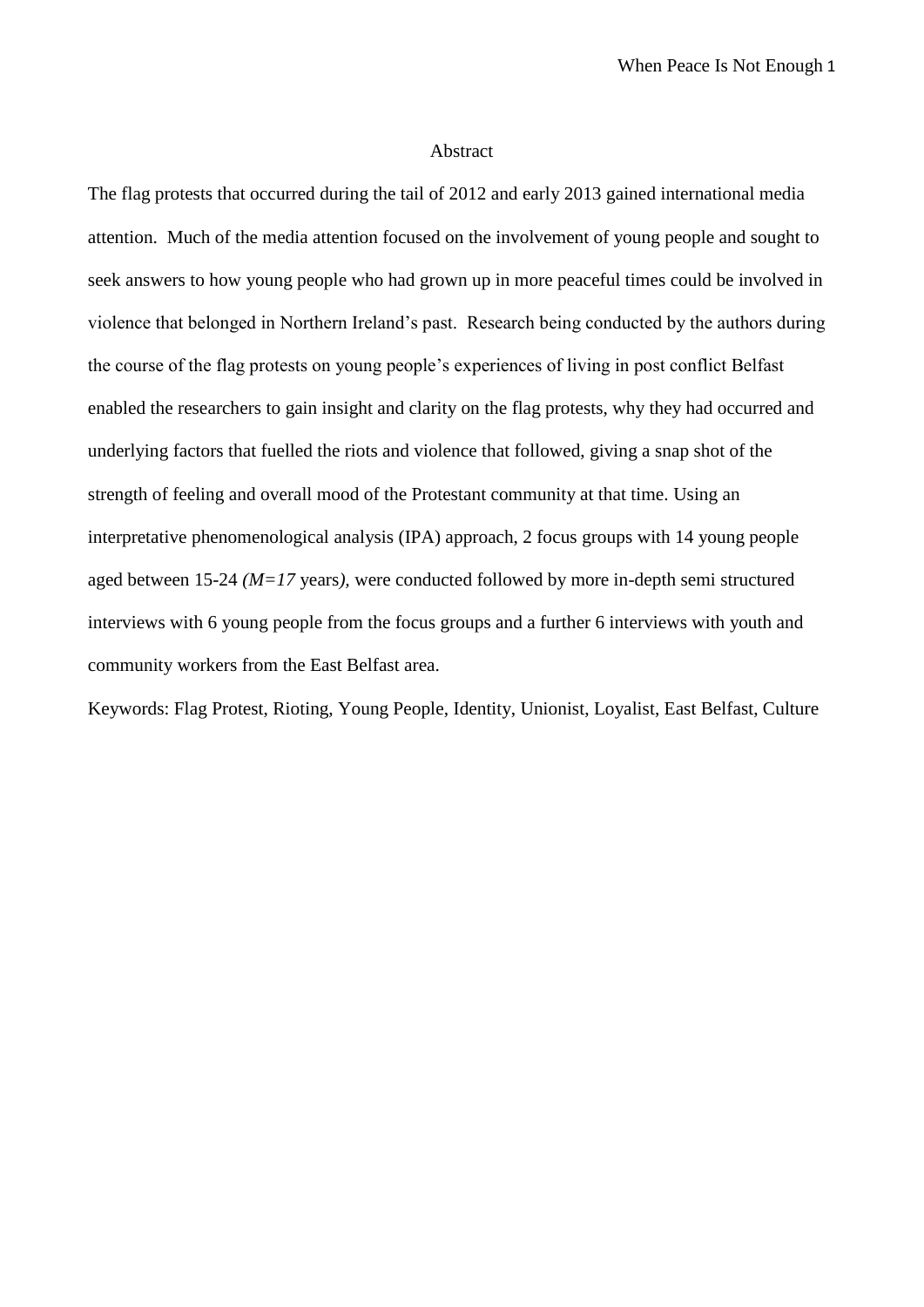When Peace Is Not Enough: The Flag Protests, the Politics of Identity & Belonging in East Belfast

During the tail end of 2012 and early 2013 members of the Protestant, unionist, loyalist (PUL) communities of Belfast took to the streets to protest about the removal of the British flag from Belfast City Hall. While in the main the protests were peaceful, the strong sense of anger, and betrayal by the cities politicians soon erupted into violence and riots on the streets of Belfast. For months, riotous exchanges became a nightly feature bringing fear and echoes of the past to many, but particularly to East Belfast where most of the more serious incidences of rioting took place. In common with many other incidents of violence in recent years there were a high numbers of young people involved in the riotous exchanges, leaving some media commentators to question the stability and future of peace in Northern Ireland, especially if the young are viewed as the future (Nagle: 2013, Gibson: 2013). A media spotlight<sup>1</sup> focused attention on the violence, and the sectarian Loyalist youths involved, giving the overall impression that the flag protests where nothing more than the ugly face of militant Ulster loyalism raising its head again, effectively reducing any legitimacy the peaceful protests may have had to nothing more than sectarian ranting<sup>2</sup>.

But was that really the case? Why did the decision to remove the flag from Belfast City Hall encounter such a strong reaction? Were the protests just a manifestation of sectarianism or were they manifestation of a deeper malaise highlighting the increasing marginalisation and disaffection felt by many within the PUL community? It is the intention of this paper to attempt to shed light on these questions by drawing on interviews conducted as part of a wider research project looking at the legacy of the conflict for young people in East Belfast. The research coincided with the flag protests and it was against this back drop that our research was conducted. The research reported here was conducted as a small-scale study, using a framework of Interpretative Phenomemological Anyalysis  $(IPA)^3$  during a three month period covering March to May 2013 in the East Belfast area with young people and youth/community workers. However, the research was initiated before the flag protests and there was never any intention to directly research the flag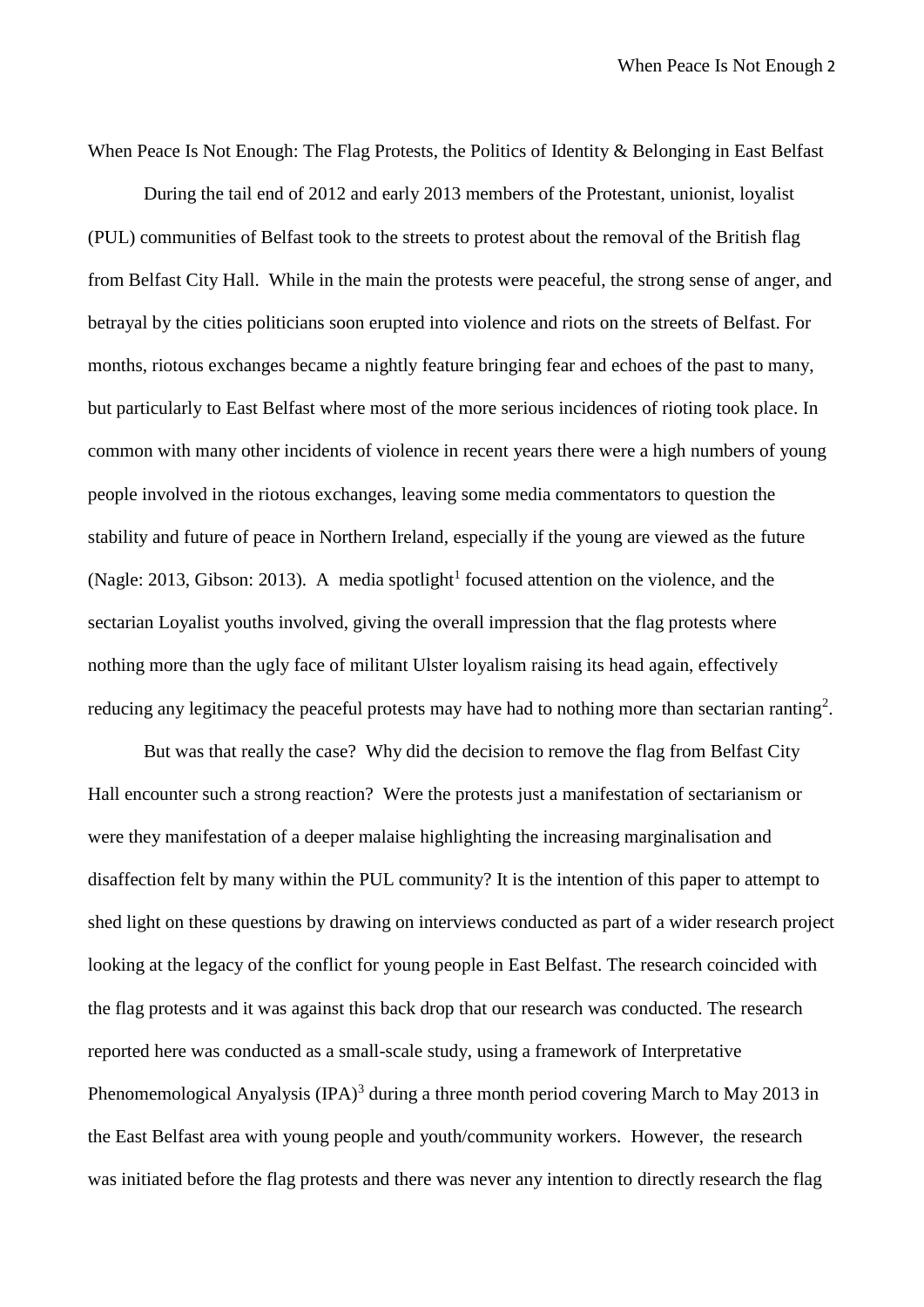dispute. As such, no questions directly dealing with this issue had been planned or prepared, nevertheless during the course of interviews and focus groups with both young people and youth workers the interviews naturally turned to current events and in particular the flags protests. During the course of the interviews young people, and youth workers talked candidly about the protests, giving insight and clarity to the mind-set of those involved. Highlighting that while indeed there may be deep rooted problems that have still to be resolved there is still a strong sense of optimism and hope for the future particularly amongst the younger generation in East Belfast. As such, what follows is an examination to the background of the protests, why it evoked such a strong reaction amongst the PUL community, and their hopes and fears for future peace in Northern Ireland.

## **Background to the Flag Dispute**

The decision to limit the number of days that the British flag was flown from Belfast City Hall was taken on the 3<sup>rd</sup> December 2012 when Belfast City Council voted in favour of a proposal to only flying the Union flag on 18 designated days. The vote came on the back of the original proposal from nationalist/republican councillors who had wanted the complete removal of the British flag, as a way of comprise Naomi Long then MP for East Belfast and a member of the Alliance party suggested limiting flying the flag to designated days such a public holidays, and civic occasions of local and national importance such as St Patrick's Day or Remembrance Sunday. This decision brought Belfast City Hall in line with the rest of United Kingdom where the Union flag is only flown from government buildings on specific days of the year. The decision was opposed by Unionist councillors and in the weeks leading up to the vote the Democratic Unionist Party (DUP) and the Ulster Unionist Party (UUP) distributed leaflets in East Belfast criticising the decision, and encouraging residents to protest, claiming it was an attack on the cultural identity of the unionist community, part of a wider 'culture war' by nationalists/republicans on 'Britishness' in Northern Ireland. Indeed, the concept of a 'culture war' being actively waged by nationalists/republicans has been propagated by unionist/loyalist politicians for some time arguing that there is a republican agenda to rid Northern Ireland of unionist/loyalist culture, whether this is true or not, the suggestion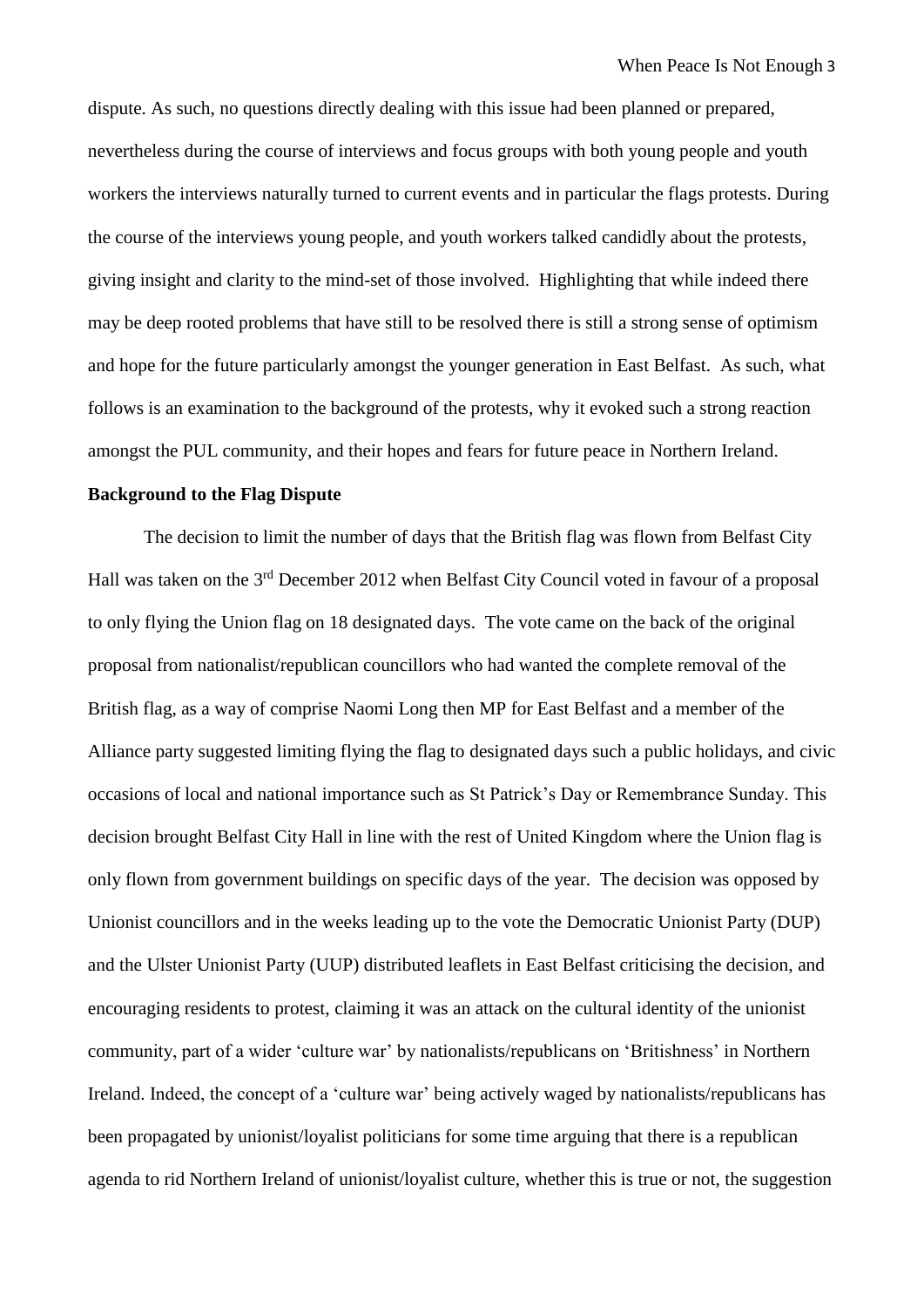is enough to evoke the siege mentality that resides within the psyche of Ulster unionism and loyalism, which has so often been used by the political elite to mobilise the PUL community against any proposal or changes that are seen to be an attack on either the union with Great Britain or their British identity (Dawson, 2010: 261-264).

The DUP/UUP call to protest, was successful, and both parties were heavily criticised both within and outside the PUL community for proliferating tension, and in the following weeks and months the protests occurred throughout Belfast, and beyond, while in the main, most protests were peaceful, given the height of feeling some turned to violence and angry exchanges between protesters and the PSNI occurred. In addition, Alliance Party offices in East Belfast and Carrickfergus were attacked and vandalised. The protests continued into 2013 with further violence and violent confrontations erupting between republicans and loyalists along the Short Strand interface.

While for many political commentators the protests were unexpected, others such as the community and youth workers interviewed for this study, saw it coming, viewing it as a timely wake-up call to both local and national politicians and indicative of a deeper discontent with the peace process, local politics and wider socio-economic issues that had been festering amongst sections of the PUL community for years. Certainly, during the course of interviews with youths and community workers a common theme raised was the insistence that it was important to understand that the flag protest wasn't simply about a flag, but the protests were symbolic of wider discontent with the political process and socio-economic concerns. Indeed, at the core of this discontent stems what some unionists/loyalists see as an attack on their cultural heritage and identity, which for the PUL community is invariably tied to the United Kingdom and the Crown, the British flag therefore becomes an important symbol of their cultural identity<sup>4</sup>. Accordingly, core to comprehending the roots of the flag protest is to understand Unionist and Loyalist cultural/political identity

## **Unionist and Loyalist Identities**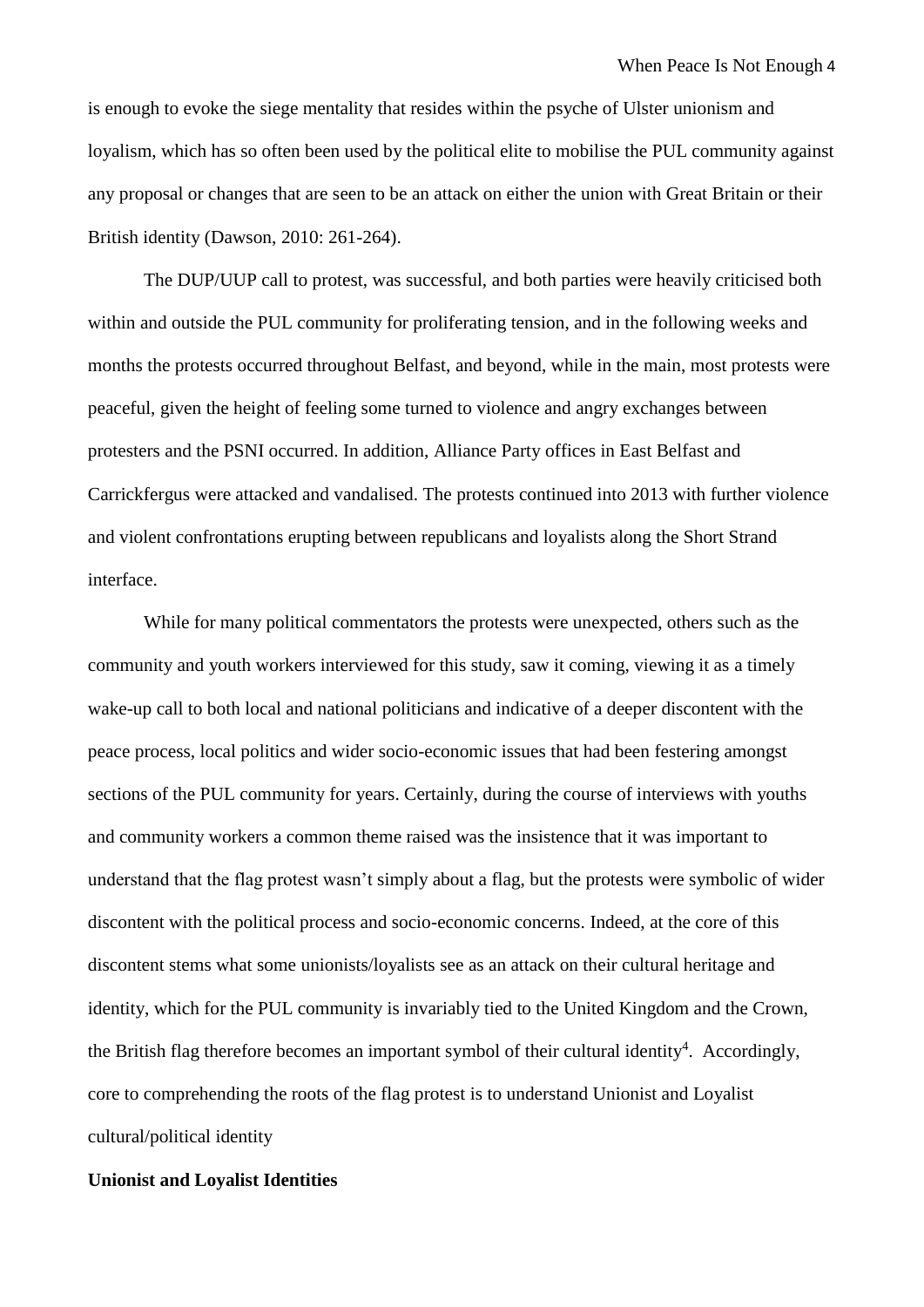A defining feature of Northern Ireland is the importance of cultural and political identity in shaping the communities where people live; creating a sense of identity that is akin to tribal (Bell, 1990: 63-66; Ferguson, Muldoon & McKeown 2014:372-389). A continual stumbling block throughout the peace process has been around issues of culture and identity, as observed recently with the collapse of the Haass/O'Sullivan negotiations, and the continuing impasse over contentious Orange Order parades (Belfast Telegraph, 2013). Indeed, cultural and political identity is intrinsically linked to the political conflict and as the above demonstrates remains as important now than at any time in the recent past. It does not therefore take much to understand the deeper significance and symbolism of the British flag for the PUL community (Bryan et al, 2010: 19-20). As such, Protestant communal identity stems from a *"sense of self* [that] *is closely bound up with self-expression. …* […] *to display their symbols in public, and have them accepted by everyone."*  and is intrinsically tied to a notion of Britishness (Liechty & Clegg, 2001:299).

The PUL community derives its legitimacy from the notion of a common identity and a communal right to self-determination according to the principles of a sovereign nation-state, however, for the PUL community the nation state is the United Kingdom rather than Ireland (Todd 1987, Bruce 1994, McKay 2005). The historical context of Ulster Protestant identity is crucial to understanding not only the Unionist political elite that dominated the corridors of Stormont for much of the 20<sup>th</sup> Century, but also the seemly fragmented and confused dichotomy at its core (Todd 1987, Cochrane 1997). Traditional accounts of Unionist/Loyalist identity hold that it is historically tied to the notion of a Protestant ascendancy, encapsulating a rich heritage dating back to the plantations of the  $16<sup>th</sup>$  and  $17<sup>th</sup>$  century. The plantations brought settlers from England and Scotland to settle in Ireland, thus creating an historical legacy that still reverberates today and is the cornerstone of Protestant cultural identity in Northern Ireland<sup>v</sup>. This historical legacy has very much laid the foundation, via kin and faith, the ties that bind Unionist/Loyalist identity to a sense of Britishness (Bruce 1994). Indeed, while in the modern era we are increasingly a secular society the importance of Protestantism in cementing Unionism with Britishness cannot be underestimated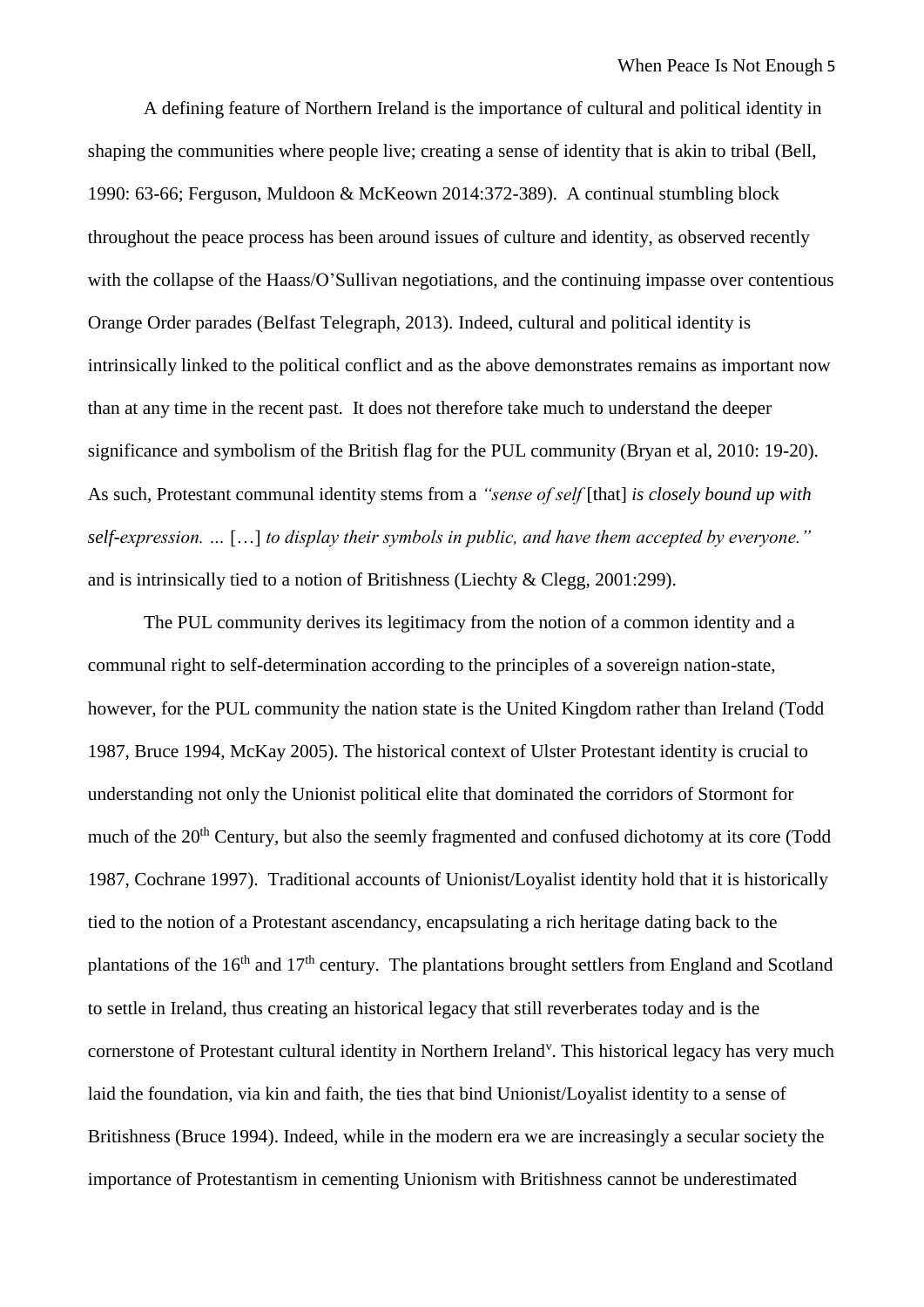(Bruce 1994). Historically, Britain is intrinsically linked to Protestantism and has been since the reformation of the  $16<sup>th</sup>$  century, the monarch is head of the Church of England and much of Britain's cultural values and civic rights echo a Protestant worldview, as such a Unionist/Loyalist sense of Britishness is tied very much to this British Protestant tradition (Bruce 1994). However, it is also via the Protestant tradition that an underlying nuance of difference begins to emerge in the character of the PUL community, indeed, as contended by Todd (1987) the Unionist community belies two traditions creating the Ulster Loyalist and Ulster British dichotomy. Todd (1987) asserted that the first is linked to the Ulster Scots and the first wave of settlements in the 16<sup>th</sup> century which in the main embodies the Calvinism of Presbyterianism, and identifies as Loyalism. The second is linked more to the second wave of settlements from England in the  $17<sup>th</sup>$  century and to an Episcopalian strand of Protestantism that identifies primarily as Ulster British (Todd 1987). Consequently, while connected by Protestantism, Unionist and Loyalist sense of cultural or national belonging is both similar and divergent, as Cochrane (1997:36-37) asserts:

*"The first, Ulster loyalism, sees itself primarily as a self-contained cultural community with a secondary political allegiance to the British state. The other strand is an Ulster British tradition which defines itself as being an integral part of Greater Britain with a secondary regional patriotism for Northern Ireland".*

Further both Todd (1987) and Cochrane (1997) contend that Ulster Loyalism should be seen as a cultural entity in own right, arguing that Loyalists are tied more to a sense of Ulsterness rather than Britishness which is secondary. As the following quote demonstrate:

*(the) "Ulster 'loyalist' tradition, which despite its self-description, is much less loyal to Britain than the British unionists, and equivocal about the national identity of Ulster Protestants. They display 'settler insecurity', and their primary imagined community is themselves. Their loyalty is to the Crown, rather than Parliament. Provided the Crown defends Protestant liberties in Ulster."* (Cochrane 1997: 38)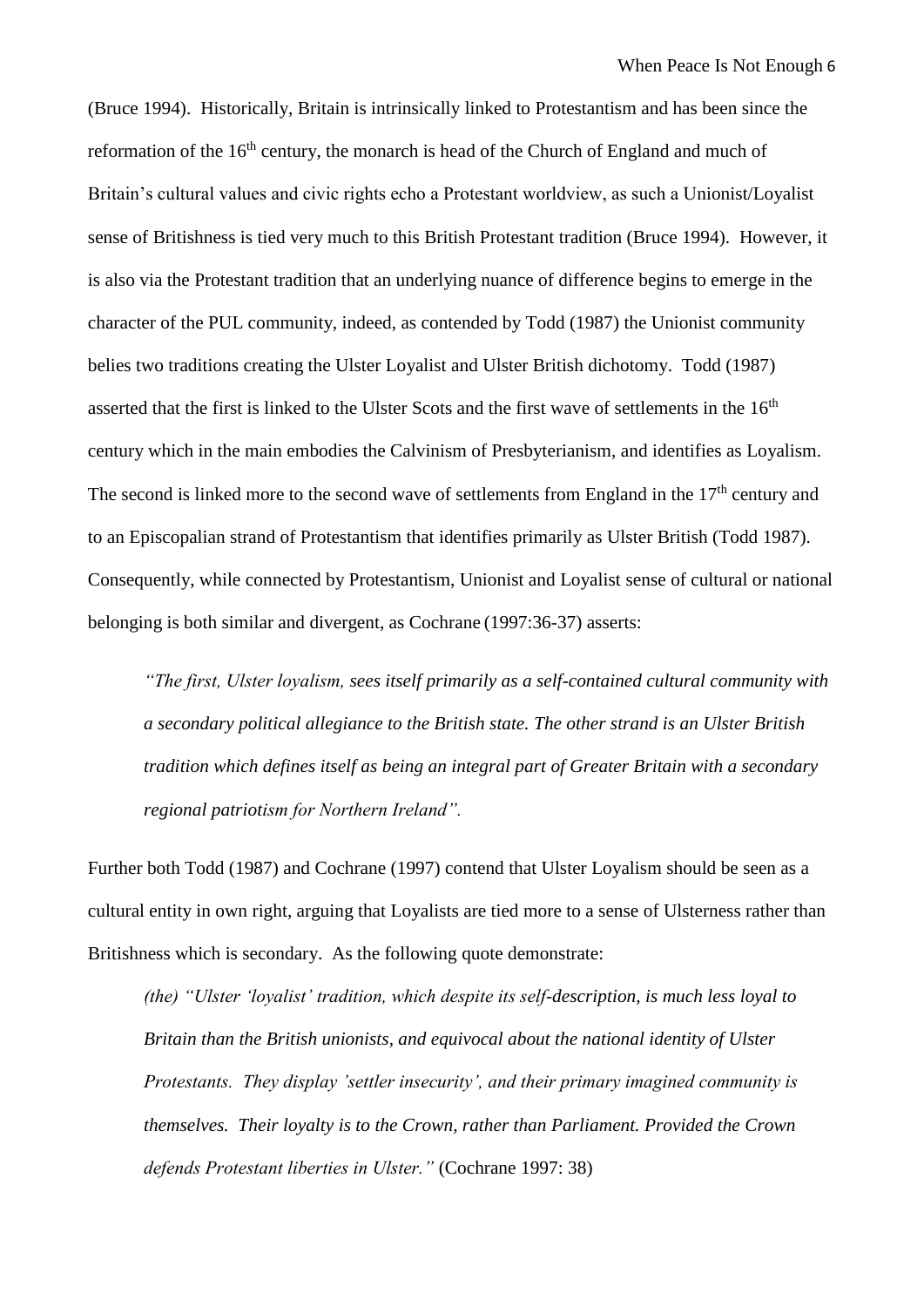This differential between Ulster unionism and Loyalism as created a dualism of ethnicity which while having a collective Protestant identity rooted in an historic legacy, fragments into alternative cultural visions

Unionist/Loyalist assertions of Britishness are often at odds with the contemporary world and is often seen as archaic, critics will often argue that Unionism sense of cultural belonging tied to Britishness lacks any legitimacy due not least to the lack of acknowledgement from the rest of Britain. Indeed, much of the discourse on the nature of Ulster Protestant identity has been traditionally to view it as problematic, with Unionism for the most part portrayed as an unchanging, unyielding ideological Goliath unwilling or unable to move forward, refusing to acknowledge a new Northern Ireland and/or a United Ireland (Farrington 2006, McAuley 2010, Smithey 2011). Nevertheless Ulster Unionism and Loyalism are intrinsically linked to each other, and their cultural expression of identity follows a similar path. For instance, the, monarchy, historic figures such as King Billy portrayed in murals, parades and the British flag are all poignant symbols and assertions of cultural identity for Unionists and Loyalists alike. Indeed the dichotomy that exists through the differential of 'Ulsterness' and 'Britishness' is intrinsically links cultural and religious identity to Unionist politics creating a shared sense of belonging and identity which ties Northern Ireland to the United Kingdom separated by mere geography (McAuley 2010, Cochrane 1997, Bell 1990,). It is this vision that despite any restructuring of Unionist and Loyalist politics in recent times remains intrinsic to Ulster Protestant identity.

Accordingly the symbolism of the Union flag to many within the PUL community is a visible and intrinsic display of their Britishness, and as such it is arguable that many within the Unionist community did indeed see the removal of the flag from Belfast City Hall as a further indicator of the erosion of their culture and heritage, it would be erroneous to suggest or reduce the protests to being about nothing more than flag waving. As the participants in this study illustrate, many within the PUL community have felt increasingly isolated and marginalised politically, socially and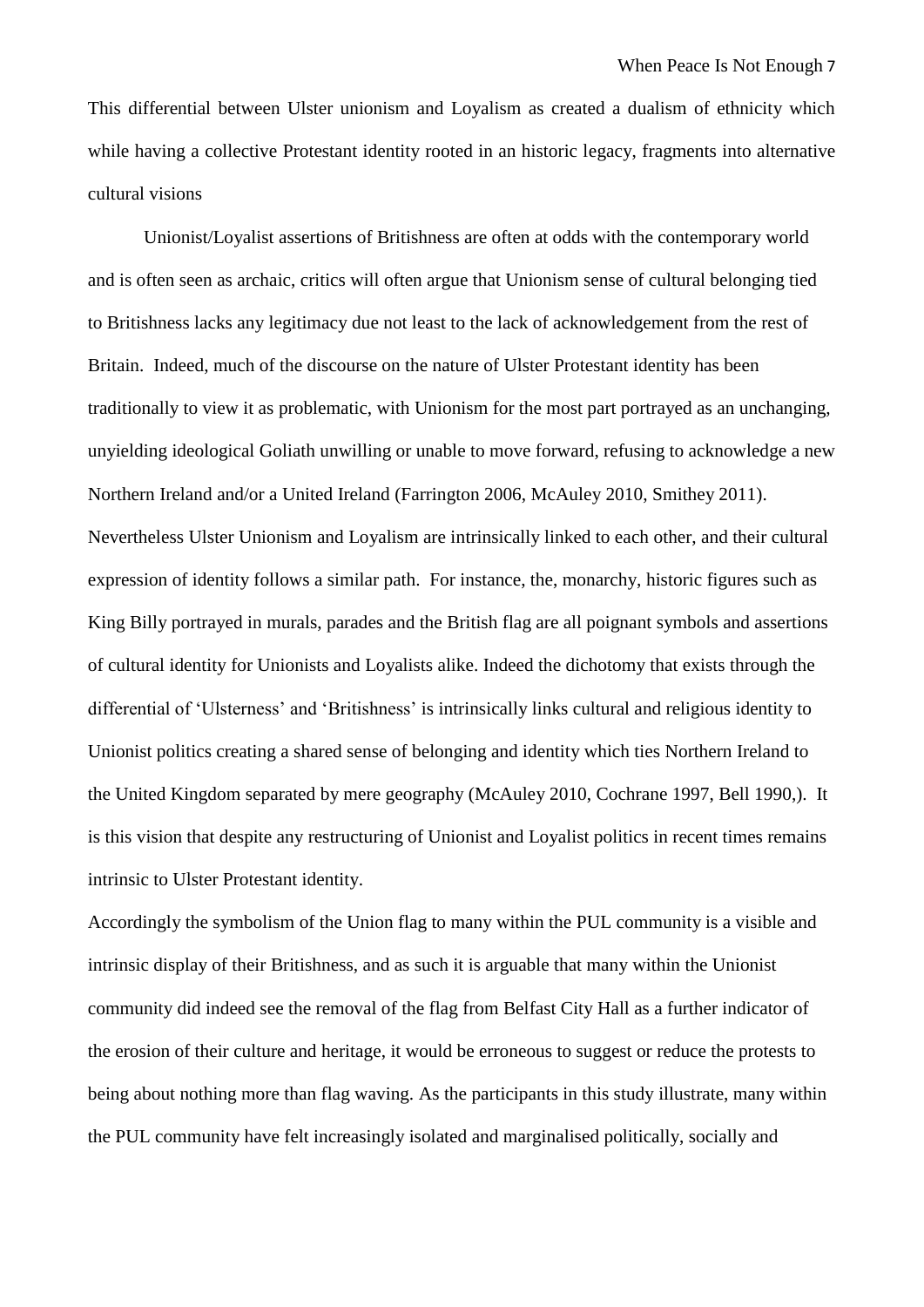economically, as such the protests became a visible manifestation of the alienation and disaffection that many have started to feel.

Narratives from within the Community

Narratives around the flag protest was a common theme across all participants interviews and focus groups and was part of a wider narrative of discord perceived and discussed by research participants during interviews discussing the legacy of conflict. However, as this paper's focus is slowly comments related to the flag dispute, only extracts discussing this issue are used, further for clarity of reading, common themes in discussions around the flag dispute have been identified and highlighted. Accordingly, what follows is a brief synopsis of the general research narratives discussing the wider discord felt within the community, this is then followed by analysis of the narratives in relation to the flag dispute with interview extracts included to highlight the concerns and opinions provided.

## *Overarching Narratives of Discord*

Throughout the research interviews respondents discussed unresolved issues pertaining to the legacy of conflict relating to sectarianism, paramilitaries, and dealing with the past, particularly in relation to how the past should be remembered and the responsibility of older members of the community to young people in ensuring that they do not glamorise the troubles and violence. In addition, there continued to be fear and anxiety within the community over the removal of 'peace' walls with many respondents, while expressing dismay that the walls existed in the first place, still felt that it was too soon to take the walls down.

"It's not like Belfast is amazing now, and like it's all ok, it's still has conflict and nobody ever really addressed the issue properly, like the Good Friday Agreement was there, but there's still like a lot under the surface that hasn't been talked about" (Young Person B)

"I mean, honestly, right now, taking that peace wall down I wouldn't feel safe I wouldn't want to live there" (Youth Worker A)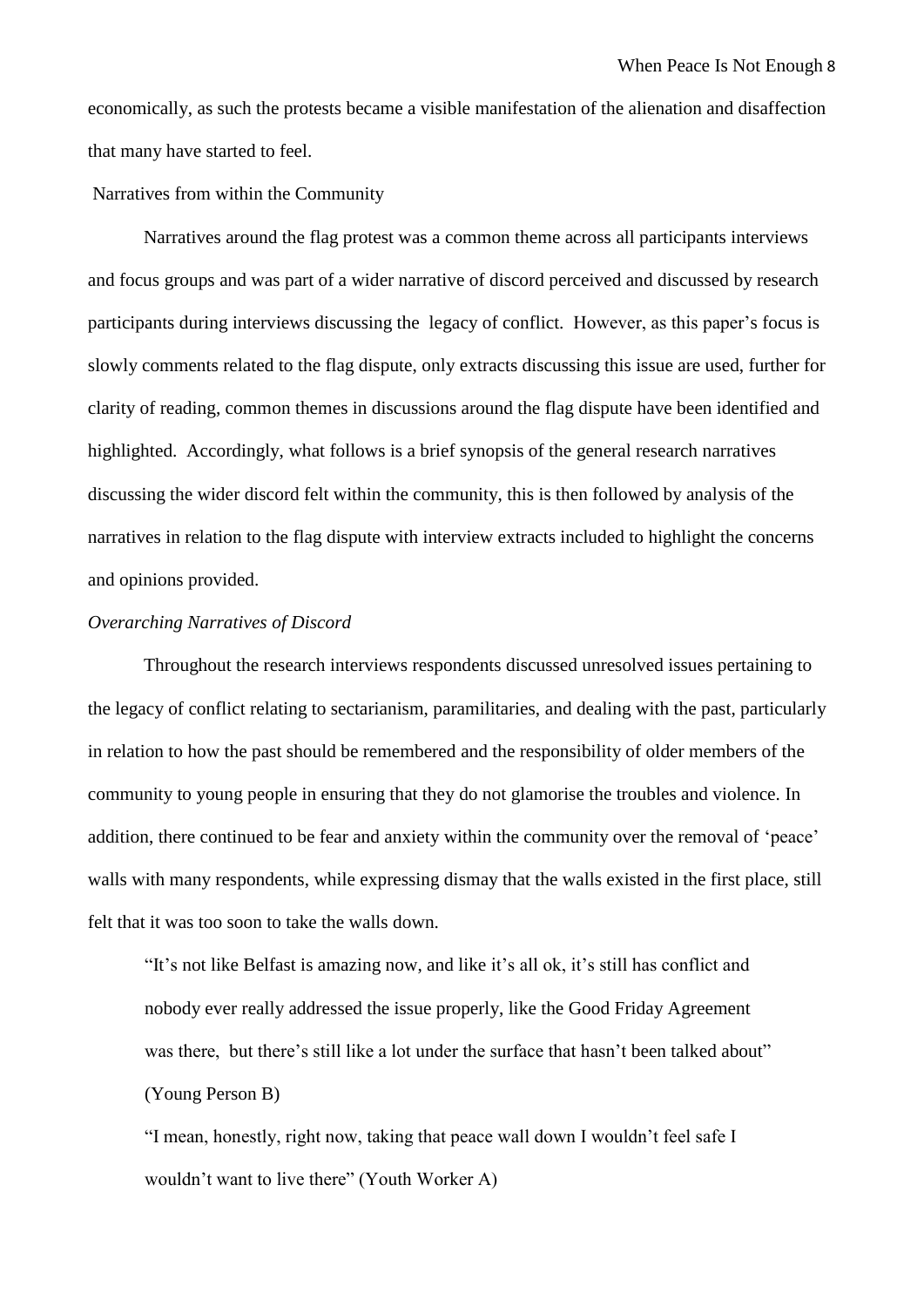Socio-economic issues also featured as an area of grave concern, with the lack of opportunities for young people being a significant issue. Youth workers expressed concern over a lost generation who lacked direction, and were increasingly despondent. Youth workers also felt more needed to be done with regards policy and investment to increase the life chances of young people from the most deprived areas of East Belfast and Northern Ireland. While young people interviewed showed concern that they would struggle to find employment and have to leave Northern Ireland. Overall, respondents cited continuing issues with sectarianism, paramilitaries, socio-economic issues, political alienation and a crisis of identity as factors in remaining tensions and an underlying cause of the flag protests.

"I think the people [politicians] who are making all those decisions they are so far away from what's going on, on the ground y'know, they don't know what it's really like to be living in that kind of poverty and have no aspirations and worry about money constantly" (Youth Worker A)

# *Removal of the Flag*

The interviews demonstrated that young people who took part in the research did not care about the act of removing the Union flag from Belfast City Hall. As the extracts illustrate, some had even been unaware that a flag had been on City Hall until the protests started. Indeed, there was some debate as to whether those youths who had taken to streets and engaged in violence were actually aware of the flag prior to its removal by Belfast City Council.

"For me personally it doesn't make a big difference because my identity is not based on a flag, but if it's going the other way and there'll be tricolour up and a united Ireland and joining the Euro and all this other stuff then that will impact on me, but taking flags down doesn't really." (Young Person A)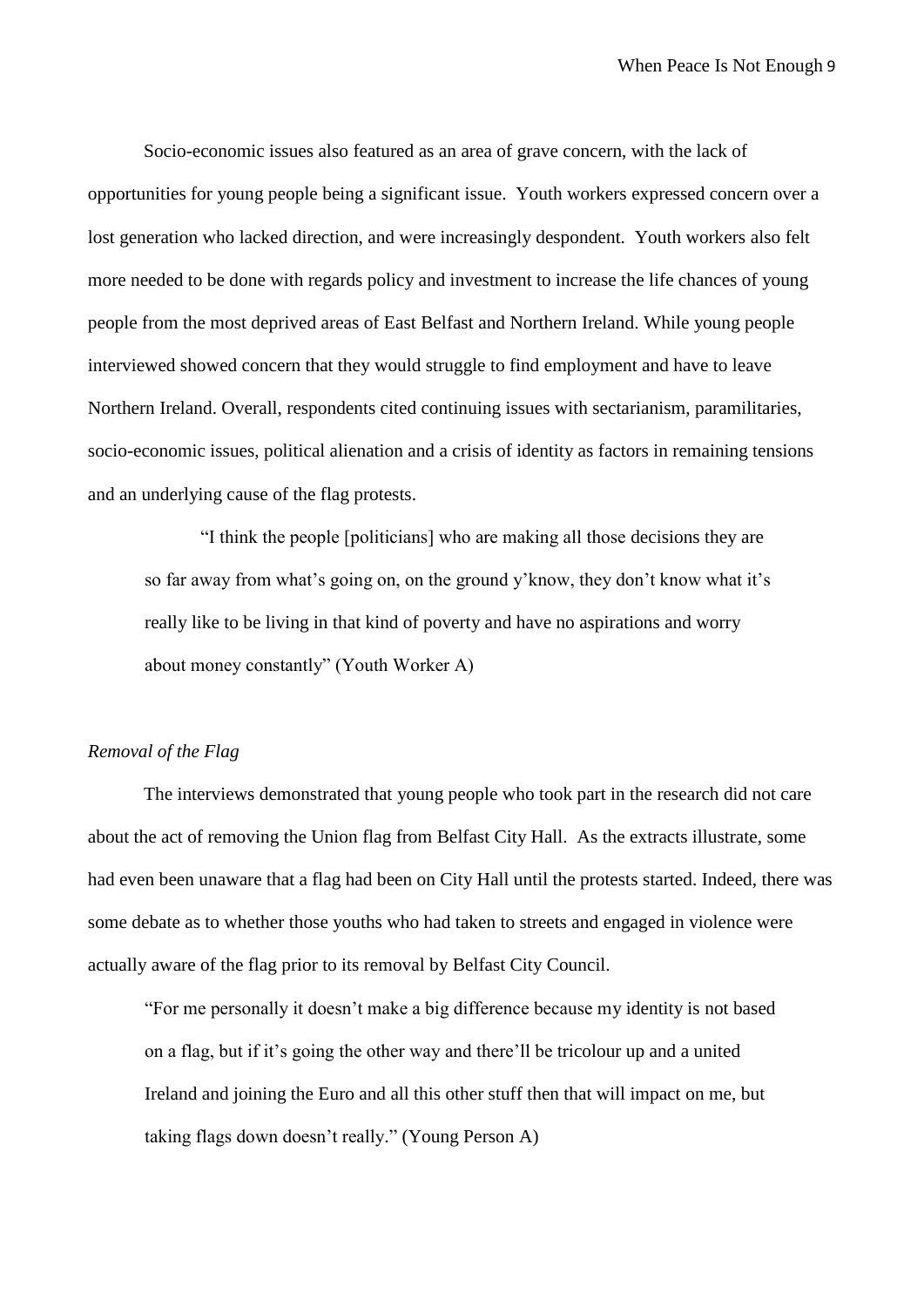"I didn't really notice it was there, to be honest, in the first place, so I think it's better no flag than one flag because people do consider themselves to be British, but people also think of themselves as Irish and it's a bit split, so you can't be having one person's national flag up there and not the other, so it's better no flag. "(Young Person B)

"Lot of those people rioting didn't even know it was there." (Young Person C)

As these accounts illustrate, the initial act of removing the flag did not cause outrage or despair amongst the community, or negatively impact on the British identity, indeed many felt the Alliance compromise solution to be appropriate. However, this act caused a series of events or was indicative of a wider challenge to Britishness which did impact on the participants.

## *Rioting and Impact of Protests on Community*

Only one of the young people interviewed indicated that they had been actively involved in the riots, the rest reported that while they had not been directly involved they either knew people who had or had been affected by the violence through disruption to their day to day activities.

"Some did riot to just riot, but the majority were there because they did care about it." (Young Person D)

"They're only being told what to do by other people and out of fear they do it and the excitement, I think there's a bit of excitement round that and it's cool to be down there when all that's going on." (Youth Worker C)

"I live like two seconds from the Alliance office so when all that trouble was going on there I was like 'aw flip I can't even like, I have to go the awkward way to everywhere because I can't go down that way and like my Mum wouldn't want to drive me places at night time and stuff because there's people getting chucked out of their cars and their cars being set on fire, and it's just kind of like, annoying at the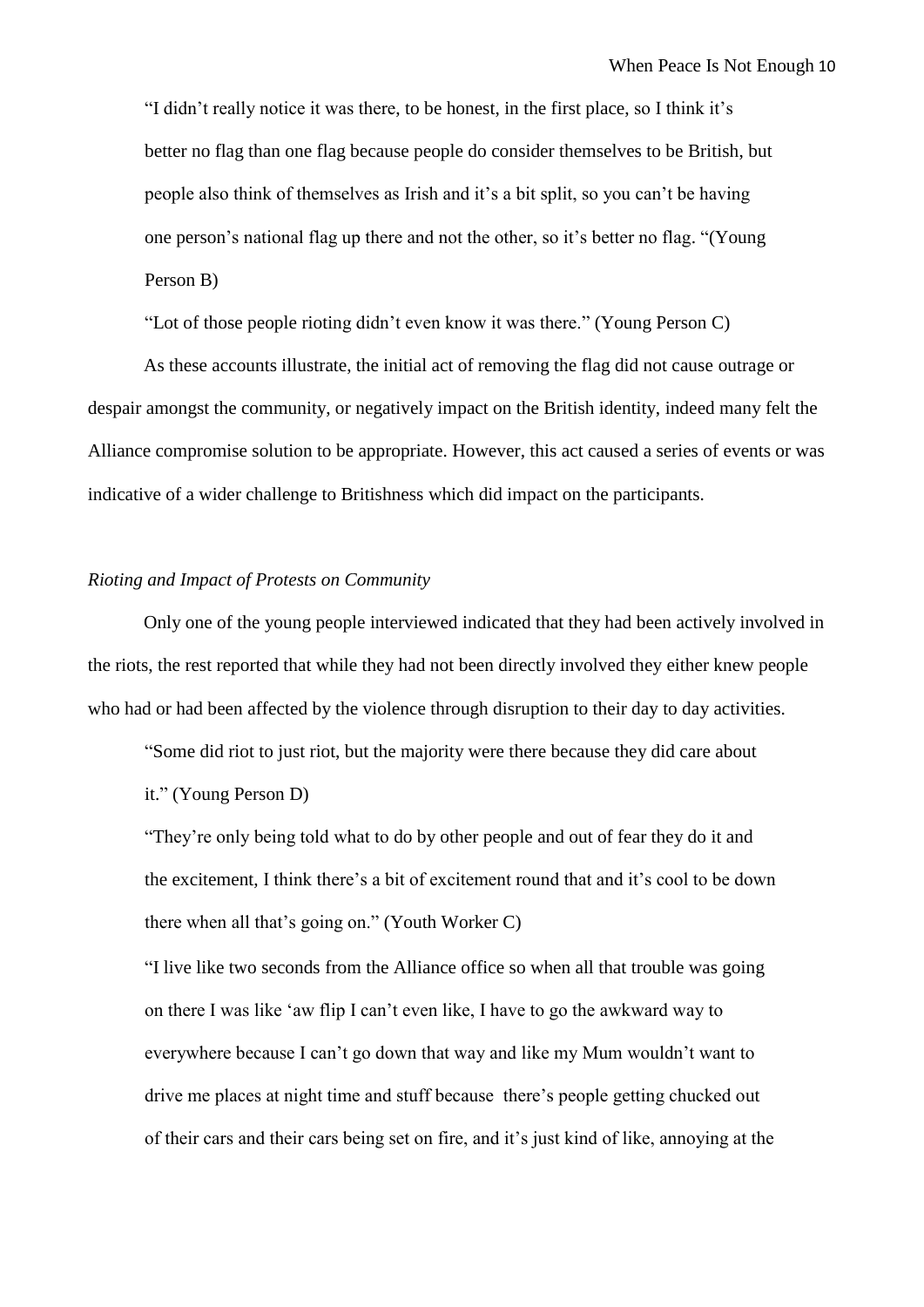same time, because it just disrupts your life, and you shouldn't have to be fearful to

go out your own home and get on with your life." (Young Person B)

Participants who lived in the area of East Belfast where the riots had taken place also spoke of the fear they experienced, this was particularly true for one participant who lived on the interface, they spoke at length of the fear of their home being attacked and family getting hurt.

"What I think needs to be taken in to consideration is people who live in them interface areas, because I live on one, so does my sister with her kids and when all that over the Union flag protest was going on, we were the people in our houses having to watch people throw petrol bombs over and attack the back. My sister's house goes on to the back of Short Strand so the back of their houses where getting attacked and it's all families and on the other side of the walls it's exact same, so it's innocent people who don't want trouble but that's where it all kinda congregates."

(Youth Worker A)

#### *Culture War and Identity*

When asked why they thought the flag protests and riots had occurred some cited *'cultural war'* as a factor and felt that their culture was being attacked and eroded.

"Think it goes back to politicians, parade commission, Sinn Fein want all the parades to stop, and the taking the bonfires down, changing direction of parades, just stamping on our culture and interfering with it." (Young Person D) "The flag coming down was the stage that just made everyone flip." (Young Person C)

"They've taken everything away from us, and that's how the Protestant community feels, they feel that they're not getting a fair shake at everything here, they feel they're being misrepresented by their politicians, by their own people and it's leaned to trouble." (Youth Worker C)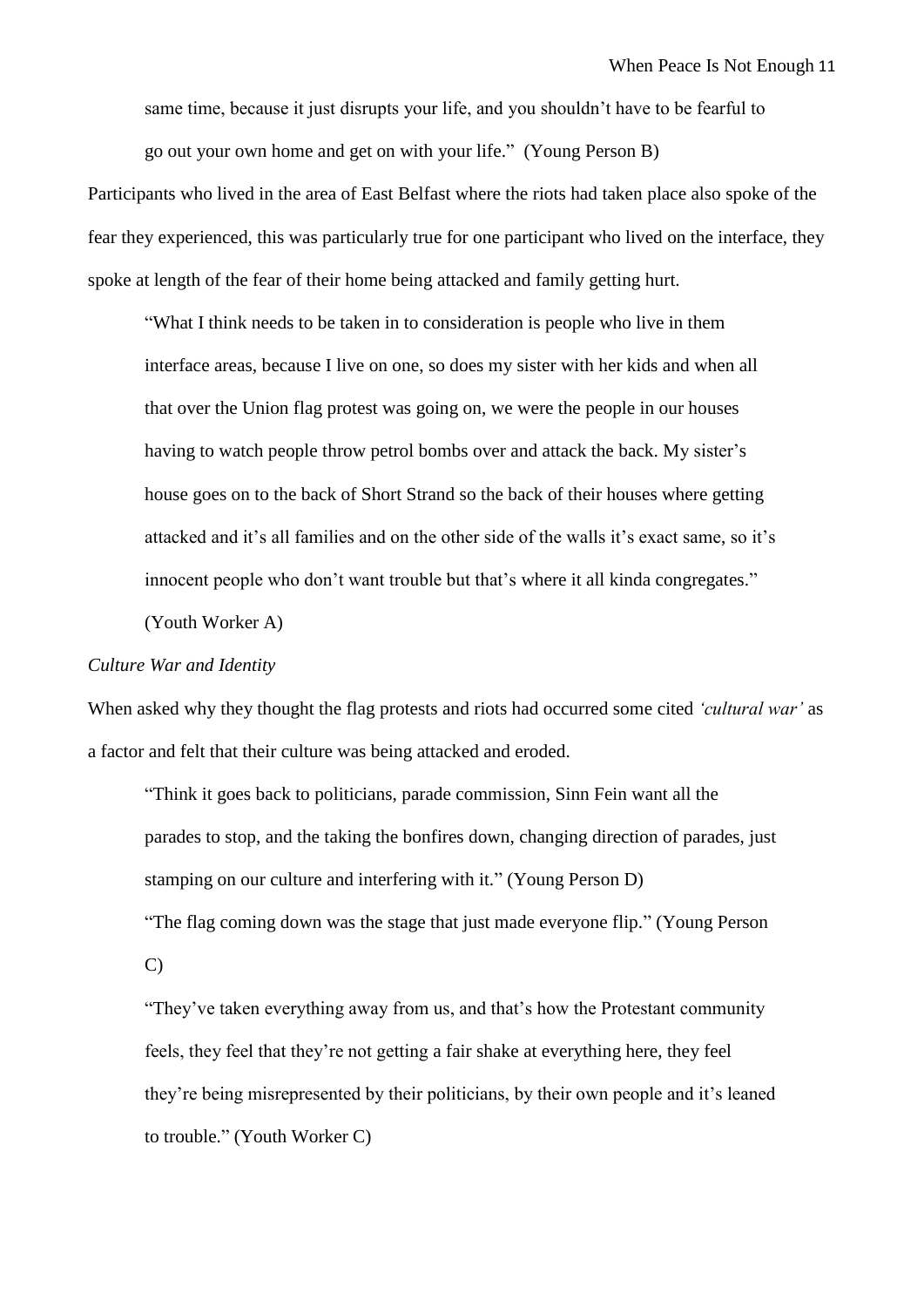Many felt the Government, had also been to blame while others looked to the older community raking up the past. All felt let down by politicians and blamed politics of the past for the protests and violence that had occurred. While participants also indicated the protests were symbolic of wider issues to do with PUL cultural identity.

"The flag protests, the flag issue should never have happened in my opinion, you look at it the, the education, deprivation is a big thing, the poverty in Belfast, if the flag is top of your list as a politician you're not doing your job for the people. We've too many politicians talking about the past, the past, the past, the past, we need to get passed it, plain and simple." (Youth Worker C)

"I hate the Government, they don't care about us, see to be honest, I couldn't really care about politics last year, but since the flag, took more interest, watch the news more." (Young Person D)

"Problems not with the flag, it's to do with their identity and not knowing who we are." (Youth Worker B)

# *Policing*

While once the Royal Ulster Constabulary (RUC) had been the perceived as the protectors of the PUL community, the Police Service for Northern Ireland (PSNI) were viewed as hostile and discriminatory towards Ulster loyalists. Indeed, some young people blamed the police and stated that they had been the cause of the riots.

"Police started the riots, they only respect the other community, they don't care about us." (Young Person C)

"When the protests where going on, they started it (the police), cos people were starting to get angry, they were just letting the other side do stuff, the police are awful round here, police are one sided, they're all for the other side." (Young Person

D)

## *Media Representation*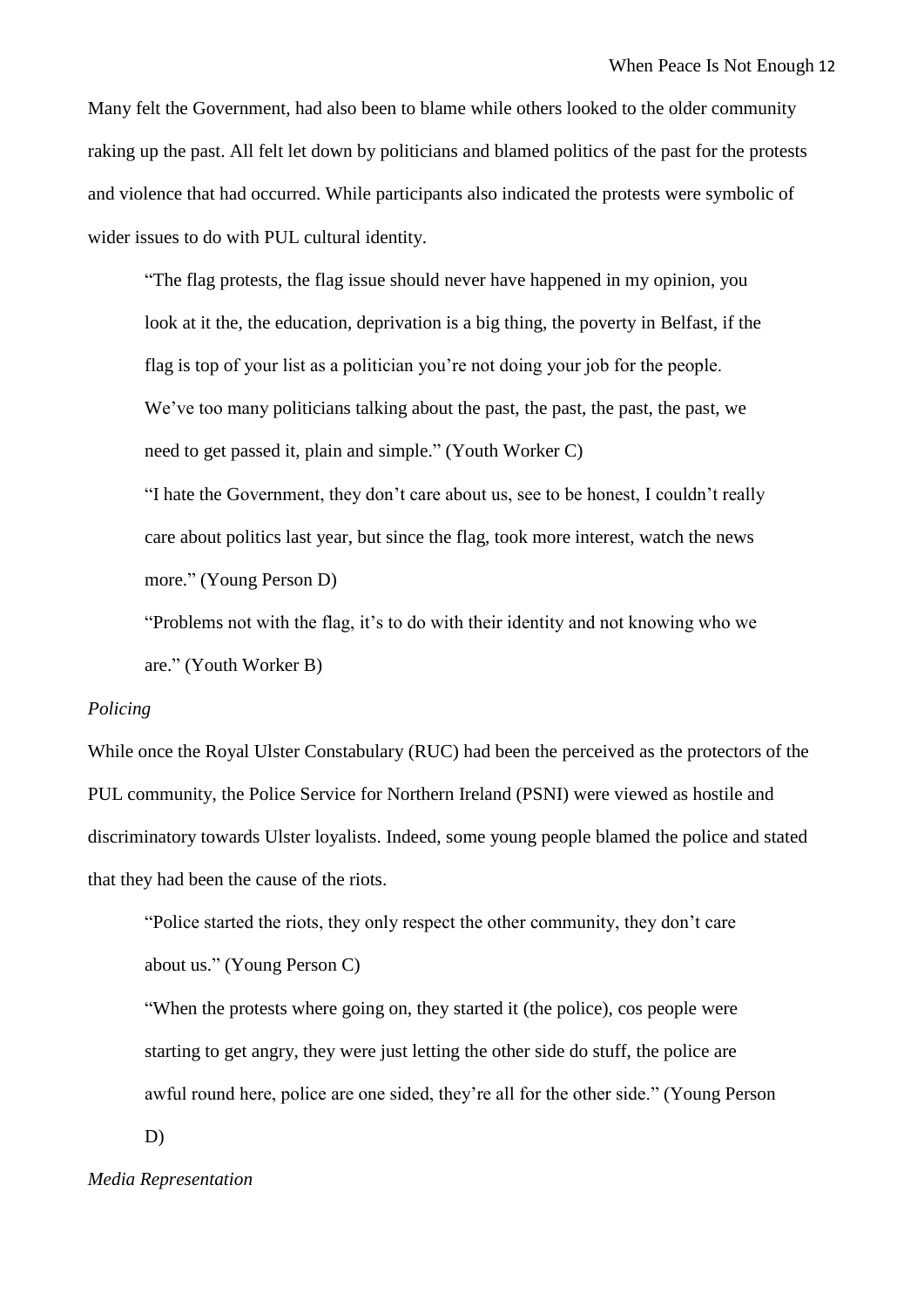Anger over the representation of not only the protests but East Belfast and the unionist community as a whole were prevalent. All interviewees felt that the media had focused too much on the riots and violent incidences ignoring the wider peaceful protests giving the overall impression that the whole of East Belfast was engulfed in violence. For instance this youth worker stated:

"Not everybody was involved in that violence in East Belfast but it gave East Belfast a bad name and when you say you're from East Belfast everybody automatically thinks you're a rioter, and on the frontline throwing petrol bombs y'know, you mention East Belfast, aw you're mad, she's mad, she's from East Belfast, don't be going near her. Y'know it's just kinda a perception now that East Belfast gets which isn't nice." (Youth Worker A)

"People think it, think it was the whole of East Belfast, it wasn't it was a tiny, tiny part of it, a street here and there at any stage. They said there was hundreds of protests going on and maybe there was, but most of them were peaceful." (Youth Worker B)

Overwhelmingly interviewees felt that young people were misrepresented and that the media's focus on young people's involvement in rioting had been disproportionate. The young people, in particular, were angry that they were continually portrayed as 'violent thugs', with the media's representation of them and the area they were from being mainly negative.

"It makes people think we're all like that, and we're not. When the riots were on, people would look at you, a bit scared, just cos I had my hood up, but it was raining! It's only a small minority who actually like do that, and go out and riot. Like I don't know anybody who was involved, most people I know would be against it, and just think it's stupid." (Young Person C)

*Exploitation of Young People*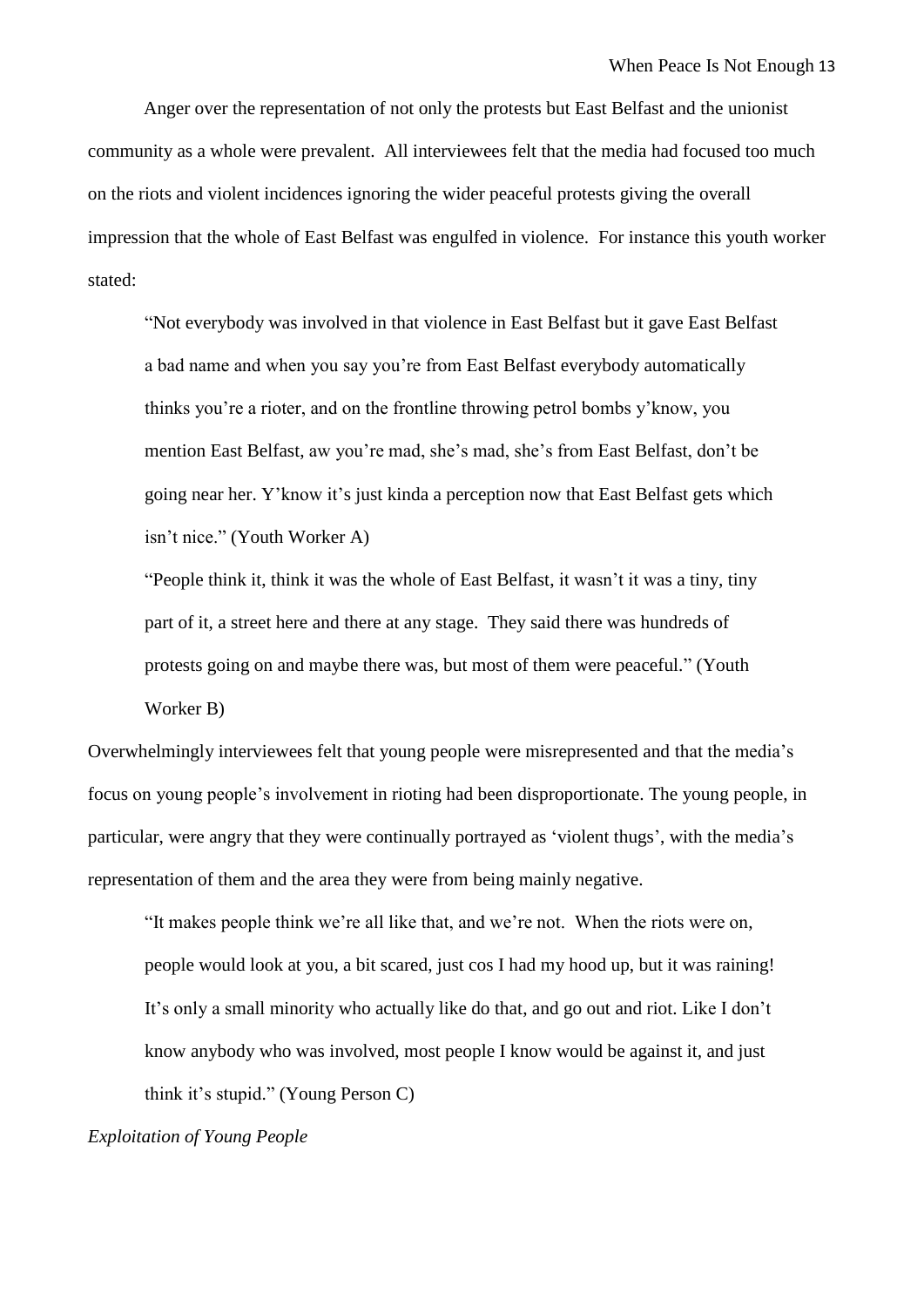Both youth workers and young people discussed how older members of the community had manipulated younger people into participating in the violence, stating that paramilitaries had been actively involved.

"There was young people involved but there was adults involved in the violence, to tell the truth, there were adults that were instigating that violence and that's what needs to be taken in to consideration when the media is reporting. That, they're just targeting young people and saying it's just young people involved because they see them on the front line throwing stuff, but they're actually being instigated by adults and being controlled by adults which is what people don't actually know, and that won't be heard because you got your reformed community leaders who are up there and speaking and saying they've done this and they've done that. But they're actually instigating what's going on which is never reported because obviously there's been money put across for them to be calming the area down and the point of the violence is when they click their fingers, if they wanted that stopped they could have clicked their fingers and that would've been over. It's as easy as that, but they wanted it to continue for a reason and it's the young people who get affected by it,

y'know what I mean?" (Youth Worker C)

### *Political Re-Engagement and Moving Forward*

However, some respondents saw a positive face to protests and spoke about how they hoped the violence would wake politicians up to unresolved issues and encourage the community to be more politically active. Further they blamed political apathy amongst the unionist community for the alienation and discontent that many cited as an underlying factor in the protests and riots.

"Positive side to the protests is more people taking an interest in politics, East Belfast is one of the lowest voting areas in Northern Ireland, that's why East Belfast doesn't have voice. Hopefully, [the protests] woke the government up to the continuing problems across communities. Relative peace is not enough; hopefully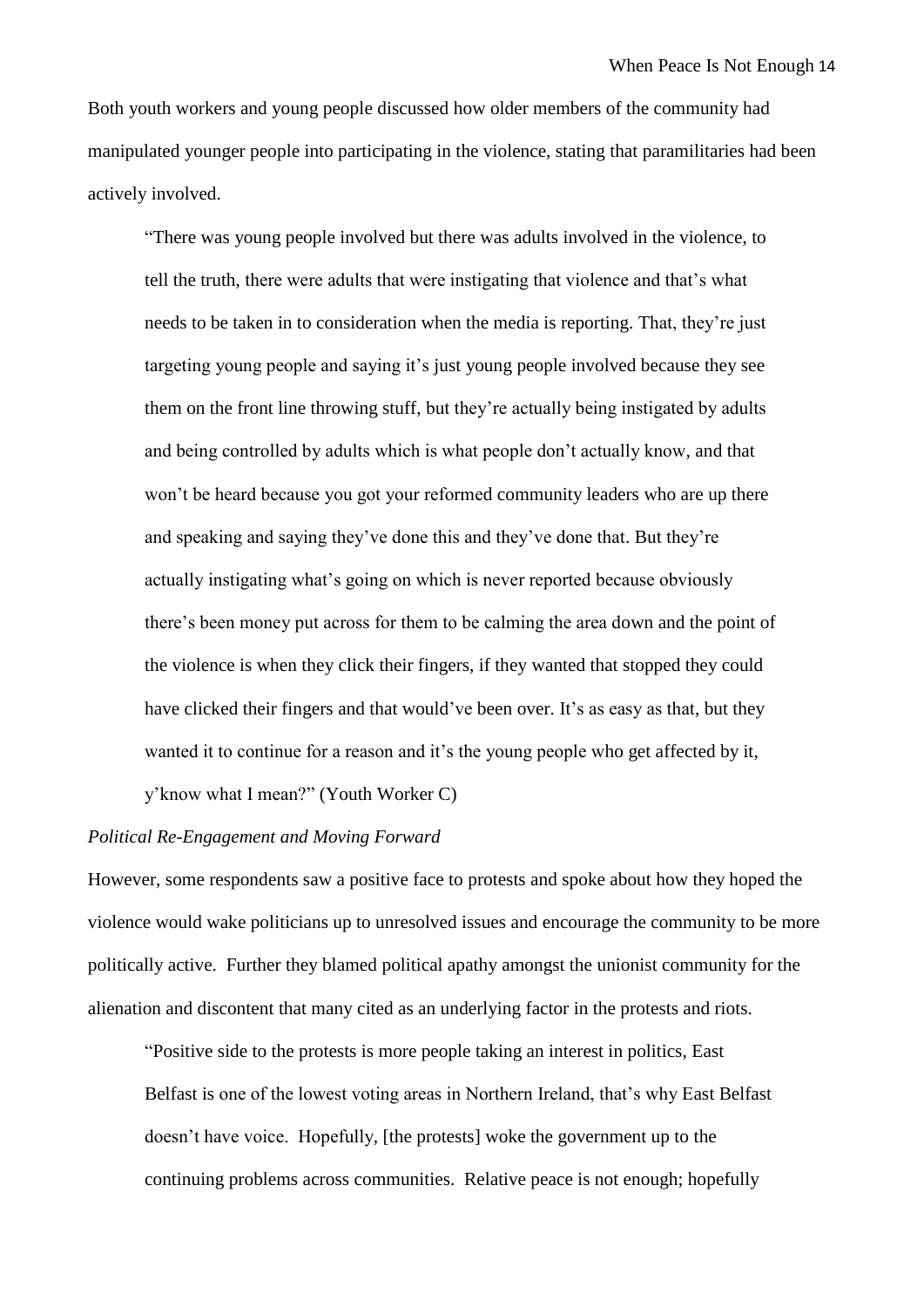this will push policies to deal with the legacy of conflict. We've [the peace process] looked at the physical side, of the action of it, now need to go into attitudes, hearts and minds." (Youth Worker B)

### **Summary**

It is clear from the responses that for many of the participants the flag protests were not just about the removal of a flag but were multi-faceted in nature. Indeed, the participants all highlighted deepseated grievances around cultural identity and what they view as an attack on unionist traditions. Further, unresolved issues around the past and legacy of the troubles still linger in East Belfast and beyond, particularly around identity, and remembering the past. Indeed, young people and youth workers cited issues with older community members raking up the past and the negative impact this can have on young people. Further, youth workers cited continuing issues with paramilitaries encouraging young people to engage in rioting and violence remains a factor, while many young people felt that the police contributed to the riots through discriminatory practices. Anger over media representations of the protests where particularly prevalent and were seen as indicative of wider negative stereotyping and labelling attributed to the PUL community. Respondents felt that the media's misrepresentation and focus on the violence and riots, particularly that of young people gave an inaccurate picture of the protests and wider community. While, little attention was paid to underlying factors, such as socio-economic and wider political discord felt by members of the community, participants hoped this might force politicians and the Government to deal with these issues.

### **Discussion**

While the removal of the British flag from Belfast City Hall was seen by some in the PUL community as a further indicator of the erosion of their culture and heritage, wider issues of political polarization were an underlying issue. During the course of interviews youth workers and young people from the PUL community in East Belfast pointed to unresolved issues surrounding dealing with past, political apathy, continuing presence of paramilitaries. While the above only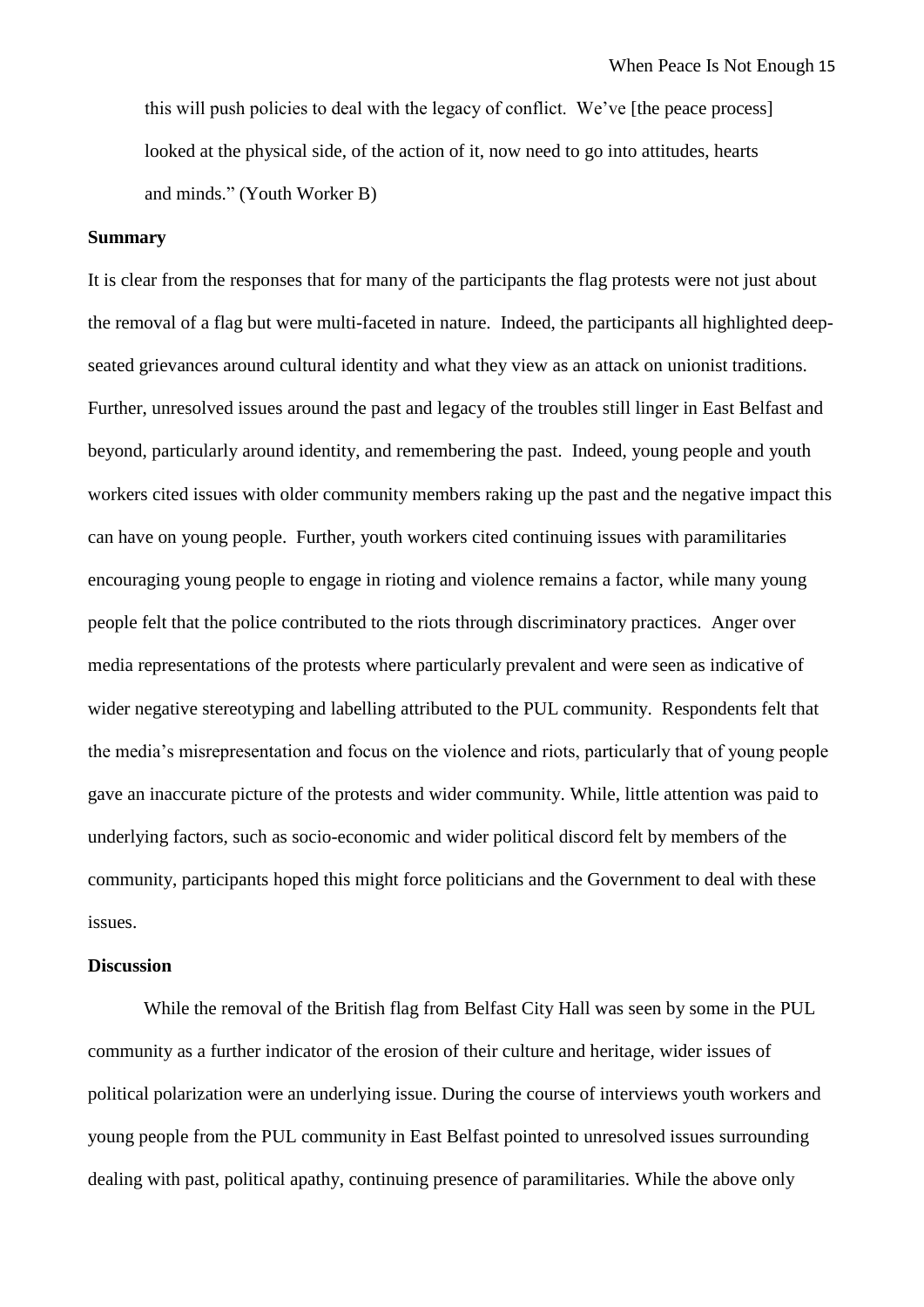gives a snap shot of the PUL community in East Belfast and as such is not representative of the wider PUL community it is clear from the respondents that much of the discourse around the flag protests both within and outside the Unionist camp has distorted perceptions on way the flag dispute occurred.

The participants clearly expressed and demonstrated that the flag protests where more than just about the flying of a flag, with many respondents stressing that their identity was not *'defined by a flag'*. As such, it would be erroneous to dismiss the protests as no more than sectarian ranting; there are clearly remaining issues that need to be resolved. Indeed, many respondents while expressing concern that their traditions were being eroded and the need to take a stand, more were concerned with the dissatisfaction they felt with their politicians, the political process, and policing who were seen rightly or wrongly as having instigated violent clashes. Young people in particular were vocal in expressing the view that the police had been a major cause of the violence.

Much has been made regards the so called 'culture wars', seen by many in the unionist community as a sustained attack on their cultural heritage and British identity, while Irish nationalism/republicanism advances a slowly and steadily towards a United Ireland and this was reflected in these interviews.

The removal of the flag from Belfast City Hall was viewed by some in the PUL community as another example of cultural encroachment on Unionism, and worsening tensions within the community that over spilled into the flag dispute. The concept of a culture war and the erosion of PUL culture is intrinsically linked to issues of identity and feeds into insecurities embedded in PUL communal psyche over their ties to the UK and their identification with British Identity. As such, to understand the flag protests fully you first need to understand the complexities and nuances of Ulster Protestant identity, and while it is not the intention of this paper to give an in-depth account on the historical context of PUL identity, it is however important to note that PUL identity is more than just a political stance on the Union with Britain but an integral part of sense of self that is celebrated through a variety of cultural symbolism such as the Union flag. The removal of the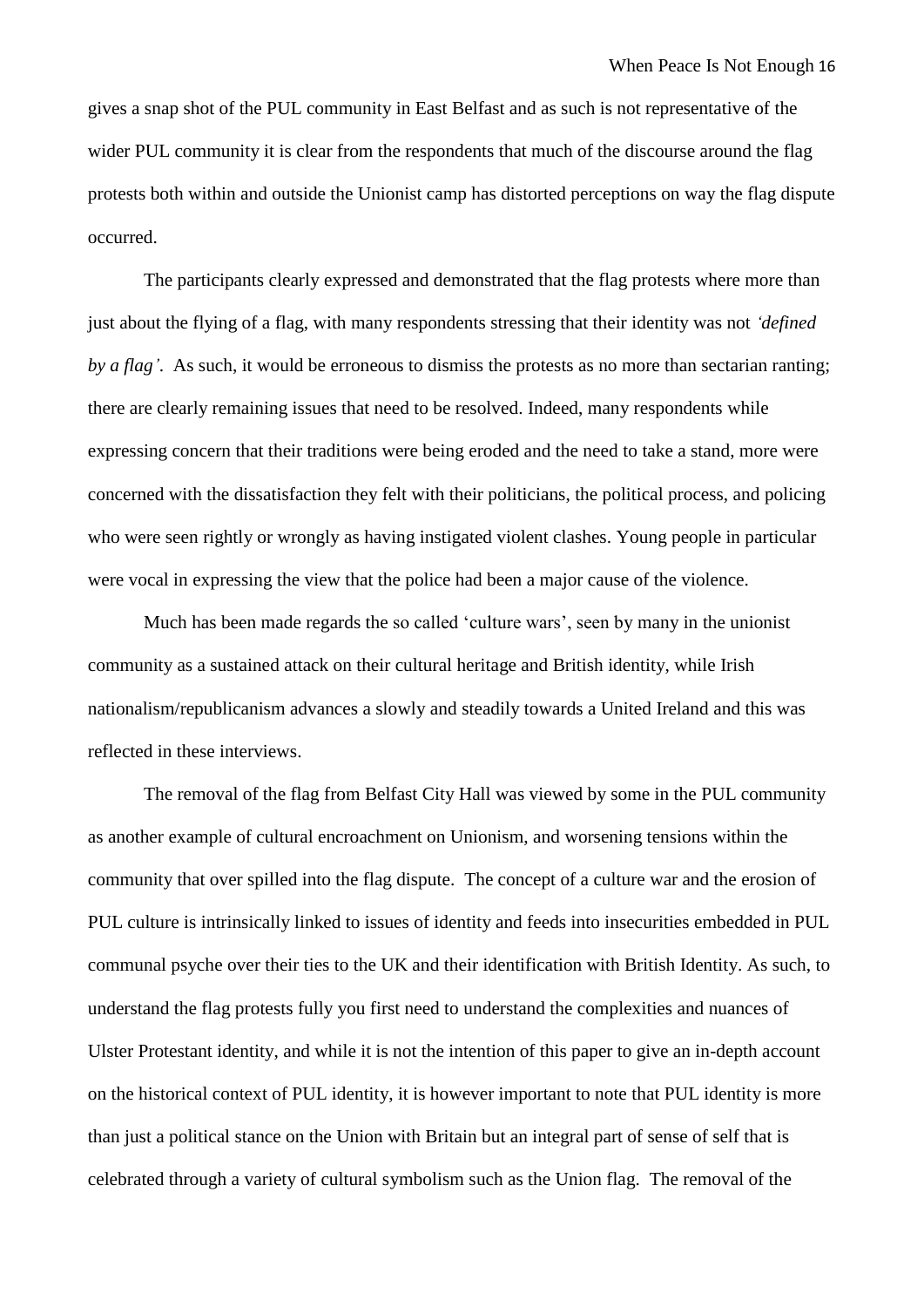Union flag therefore hit at the very heart of symbolism of British identity for unionists and tapped into existing insecurities helped along by unionist political parties and evoked the siege mentality. The notion of a cultural war is often decried by critics that it is nothing more than unionist political propaganda by political elites who cannot accept the changing political landscape and loss of power.

Whether this is the case or not, what is clear is the PUL community feel an increasing sense of polarization from the peace process (Brewer, 2013). Indeed, the flag protests are indicative of wider issues with the peace process, as asserted by one of the respondents '*relative peace is not enough'*, attitudes and legacy of the past also need to be dealt with more effectively than is currently the case. Further, as asserted by Brewer (2013) reconciliation of Catholics and Protestants has not been as successful as envisaged by the peace process. Key to this lack of process are issues around parity of esteem which were intended in part to ensure equal respect of both communities culture, clearly for the PUL community this is not perceived as occurring, indeed as one respondent stated Protestants '*don't feel they're getting a fair shake of everything here'*, and if further disputes such as those evoked by the removal of the flag are to be avoided surely this needs to be addressed.

Central to addressing this perception would be to move away from the notion that PUL identity is nothing more than a political stance linked to a desire to remain part of the United Kingdom, underpinned by assertions that PUL identity lacks legitimacy due not least to the lack of acknowledgement from the rest of Britain; this view is simplistic and negates the historical context of Ulster Protestant identity (Cochrane, 1997: 36-40). Indeed, much of the discourse on the nature of Ulster Protestant identity has been traditionally to view it as problematic, particularly in the wake of the peace process with unionism for the most part being portrayed as an unchanging, unyielding ideological Goliath unwilling or unable to move forward, refusing to acknowledge a new Northern Ireland and/or a United Ireland (Farrington, 2006: 2-12). However, as Farrington has stated much of the documented problems with Unionist identity has been the tendency to assess it through the prism of Irish Nationalism (Farrington, 2006: 5). George Bernard Shaw's famous line *'that being*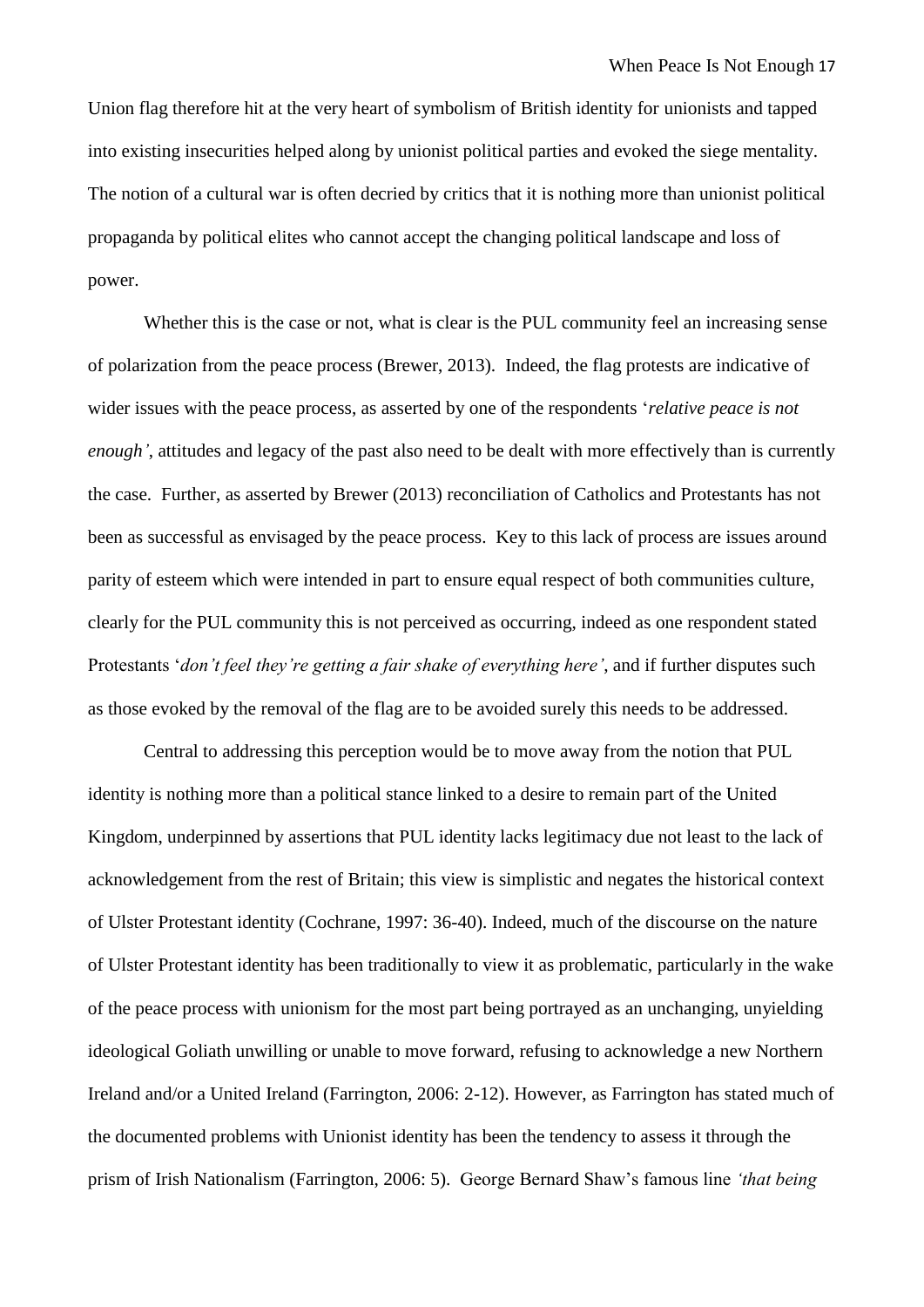*born in a stable doesn't make you horse'* is oft quoted by second generation Irish Nationalists living in Britain and elsewhere, to underlined that though they may be British born their identity is firmly rooted as Irish, it is perplexing therefore that the same sentiment cannot be applied to the PUL communities connection to Britishness. The continuing problematizing of PUL identity serves only to alienate the PUL community preventing meaningful dialogue and discourse on the future of Northern Ireland. This dialogue is particularly important if young people in Northern Ireland are to have a brighter future.

Media coverage of the protests plugged into negative stereotypes of the PUL community, particularly the working class, this was further reflected in social media which further distorted perceptions of the PUL community. Indeed, media representations of political violence in Northern Ireland have been criticised in the past for inaccurate and ill-informed portrayals (Miller 1994). As such, focus on the involvement of role of young people in the riots exaggerated the extent not only of violence but also numbers of young people giving the perception of East Belfast was not representative of either the community or its young people. As one respondent stated '*it gave East Belfast a bad name and when you say you're from East Belfast everybody automatically thinks you're a rioter'.* As such, the media has served to further demonise the PUL community and the anger expressed from respondents underlines the polarization the PUL community increasingly feel.

Young people from the area where extremely articulate in expressing their irritation with young people who got involved in rioting and violence, stressing that violent exchanges such as those witnessed with the flag dispute did nothing except hurt their own community. Further, they expressed optimism for the future stressing that the flag dispute was not a sign that the peace process was redundant but that it indicated that more time was needed for old wounds to heal and reconciliation to take place. As one youth worker stated '*Hopefully, [the protests] woke the government up to the continuing problems across communities. We've [the peace process] looked at the physical side, of the action of it, now need to go into attitudes, hearts and minds.'*

# **Conclusion**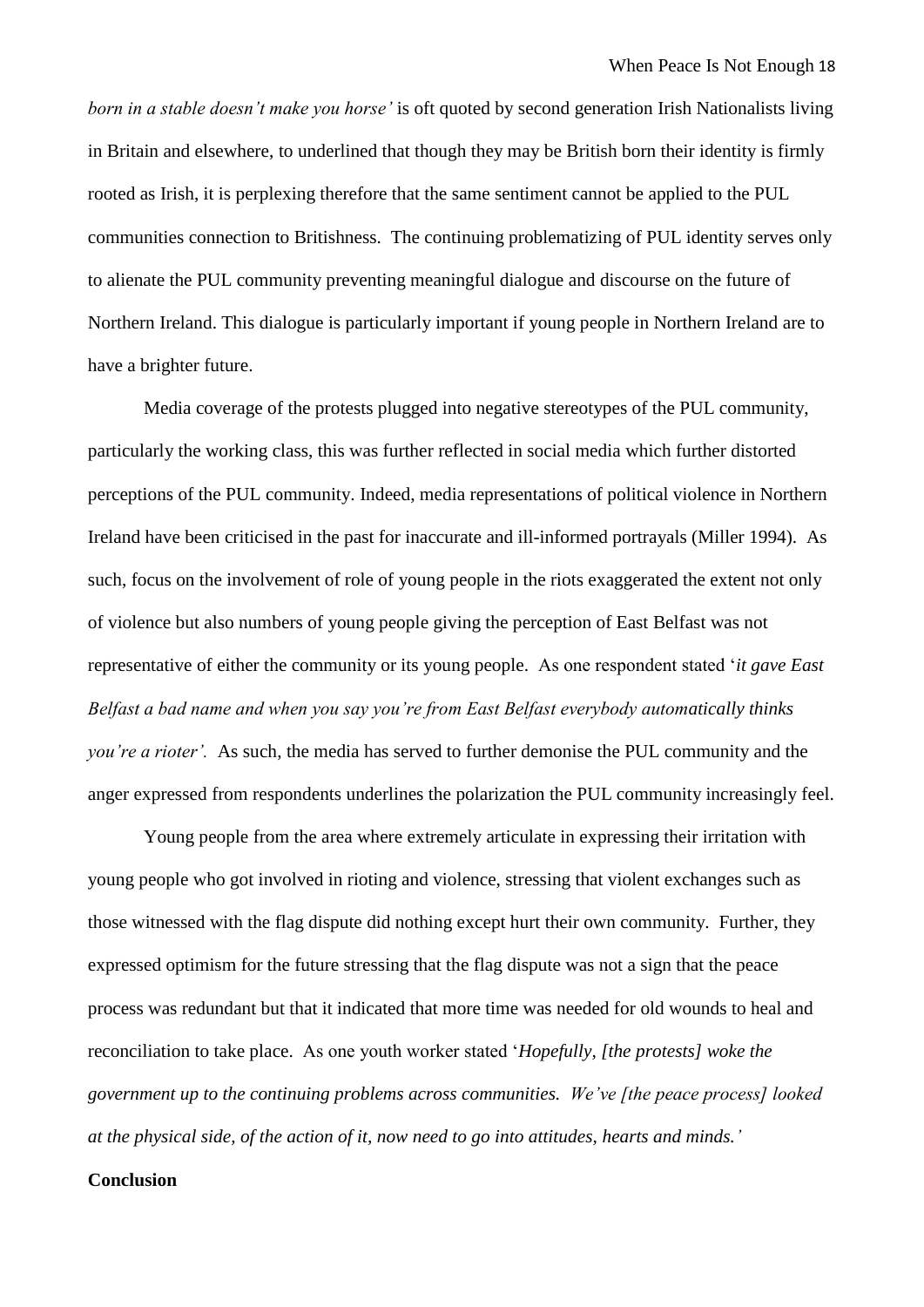In conclusion, it would seem that the flag protest was symbolic of wider discontent amongst the PUL community. While for the outside world the reaction of the PUL community to the removal of the flag may have seemed extreme, for members of the PUL community the removal of the flag became the *last straw*". Media representations did little to aid understanding, indeed it could be argued the media reportage further maligned the PUL community adding to the anger already felt. All of the respondents stressed that much more needs to be done by all communities in Northern Ireland if peace is to move beyond its current boundaries. Not least was the necessity for local politicians to move beyond the past and respond positively to the legacy of conflict and engage with the communities they claim to represent. The peace process brought hope to Northern Ireland and should ensure that the young people have the chance of a brighter and more prosperous future than any generation before them; however for that process to become complete and to move beyond relative peace the political process needs to be seen to serve all the people of Northern Ireland regardless of identity.

# **References**

- Bell, D. (1990) *Acts of Union: Youth Culture and Sectarianism in Northern Ireland* (London: MacMillian).
- Brewer, JD. (2013) Culture, Class and Protestantism in Urban Belfast, *Discover Society*, 3 November 2013, available from [http://www.discoversociety.org/2013/11/05/culture-class](http://www.discoversociety.org/2013/11/05/culture-class-and-protestantism-in-urban-belfast-2/)[and-protestantism-in-urban-belfast-2/](http://www.discoversociety.org/2013/11/05/culture-class-and-protestantism-in-urban-belfast-2/) (accessed 6 April 2014).
- Bruce, S. (1994) *The Edge Of The Union: The Ulster Loyalist Political Vision* (Oxford: Oxford University Press).
- Bryan, D. (2000) *Orange Parades: The politics of ritual, tradition, and control* (London: Pluto Press).
- Bryan, D., Stevenson, C., Gillespie, G. & Bell, J. (2010) *Public Displays of Flags and Emblems in Northern Ireland Survey 2006-2009* (Belfast: Institute of Irish Studies, Queens University).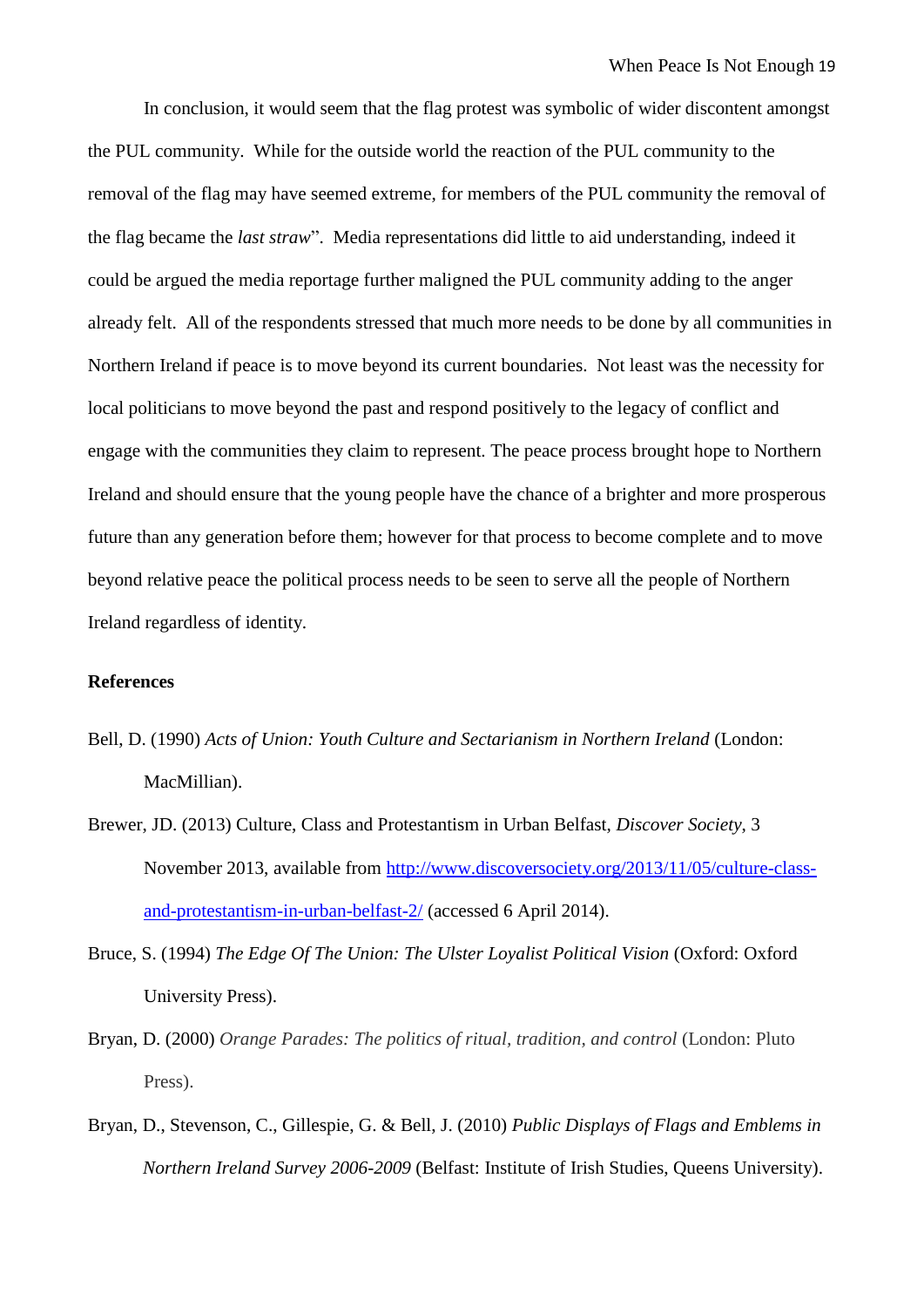- Buckley, A. D. & Kenny, M. C. (1995) *Negotiating Identity: Rhetoric, Metaphor and Social Drama in Northern Ireland* (Washington: Smithsonian Institute Press).
- Campbell, F. (1991) *The Dissenting Voice: Protestant Democracy in Ulster from Plantation to Partition* (Belfast: The Blackstaff Press).
- Cochrane, F. (1997) *Unionist Politics and the Politics of Unionism since the Anglo-Irish Agreement* (Cork: Cork University Press).

Coulter, C. (1999) *Contemporary Northern Irish Society* (London: Pluto Press).

- Dawson, G. (2010) *Making Peace with the Past?: Memory, Trauma and the Irish Troubles* (Manchester: Manchester University Press).
- Farrington, C. (2006) *Ulster Unionism and the Peace Process in Northern Ireland* (New York: Palgrave Macmillan).
- Ferguson, N. Burgess, M. & Hollywood, I. (2010) Who are the Victims? Victimhood Experiences in Postagreement Northern Ireland, *Political Psychology*, 31(6), pp. 857-886.
- Ferguson, N. Muldoon, O. & McKeown, S (2014) A Political Psychology of Conflict: The Case of Northern Ireland, in: C. Kinvall, P. Nesbitt-Larking & T. Capelos (Eds) *Palgrave Handbook of Global Political Psychology* (London: Palgrave). Pp372-389
- Gibson, M. (2013) Belfast's Flag Protests Stir Up Troubles Old and New, *Time Magazine UK*, 18 January, available at: [http://world.time.com/2013/01/18/belfasts-flag-protests-stir-up](http://world.time.com/2013/01/18/belfasts-flag-protests-stir-up-troubles-old-and-new/)[troubles-old-and-new/](http://world.time.com/2013/01/18/belfasts-flag-protests-stir-up-troubles-old-and-new/) (accessed 10 May 2014).
- Goldsmith, R (2005) Living at the Interface, *Fortnight Magazine,* 438, pp.10-11.
- Hansson, U. (2005) *Troubled Youth? Young People, Violence and Disorder in Northern Ireland*  (Belfast: The Institute of Conflict Research).
- Jarman, N. (1997) *Material Conflicts: Parades and Visual Displays in Northern Ireland* (Oxford: Berg).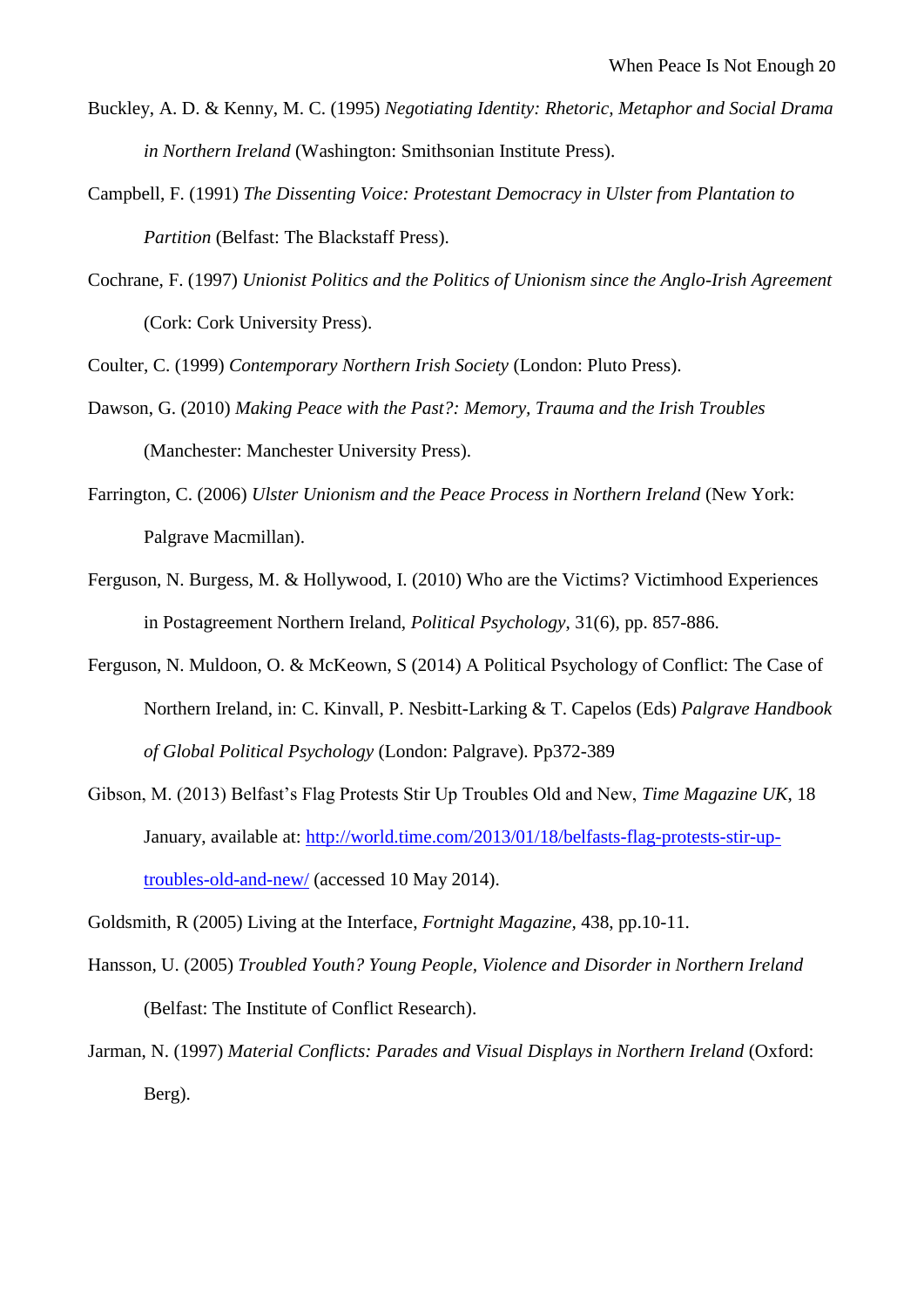- Jarman, N. (2002) *Managing Disorder: Responding to Interface Violence in North Belfast.* Research Report for The Office of the First Minister and Deputy First Minister Northern Ireland (Research Branch). Available at *[www.research.ofmdfmni.gov.uk](http://www.research.ofmdfmni.gov.uk/)*
- Jarman, N. (2005) *No Longer a Problem? Sectarian Violence in Northern Ireland* (Belfast: Institute for Conflict Research).
- Loftus, B. (1990) *Mirrors: William III & Mother Ireland (*Dundrum, Co Down: Picture Press).
- McAuley, J.W. (1994) *The Politics of Identity: Protestant Working Class Politics and Culture in Belfast* (Aldershot: Avebury).
- McAuley, J.W. (2010) *Ulster's Last Stand? Reconstructing Unionism after the Peace Process* (Ireland: Irish Academic Press).

McKay, S. (2005) *Northern Protestants: An Unsettled People* (Belfast: Blackstaff Press).

- Miller, D (1994) Don't Mention the War: Northern Ireland, Propaganda and the Media (Belfast: Pluto Press)
- Nagle, J. (2013) Belfast Violence Symbolises Lost Protest, *The Conversation*, 24 July, available at: <http://theconversation.com/belfast-violence-symbolises-lost-peace-process-16285> (accessed 9 May 2014).
- Porter, N. (1996) *Rethinking Unionism: An Alternative Vision for Northern Ireland* (Belfast: Blackstaff Press).
- Shirlow, P. & McGovern, M. (1997) *Who Are 'the people'? Unionism, Protestantism and Loyalism in Northern Ireland* (London: Pluto Press).

Shirlow, P. (2003) 'Who Fears to Speak': Fear, Mobility, and Ethno-Sectarianism in the Two 'Ardoynes', *The Global Review of Ethnopolitics,* 3(1), pp. 76-91.

Smith, J.A. (2011) Evaluating the Contribution of Interpretative Phenomenological Analysis, *Health Psychology Review*, 5(1), pp. 9-27.

Smith, J.A. Flowers, P. & Larkin, M. (2012) *Interpretative Phenomenological Analysis; Theory, Method and Research* (London: SAGE Publications).